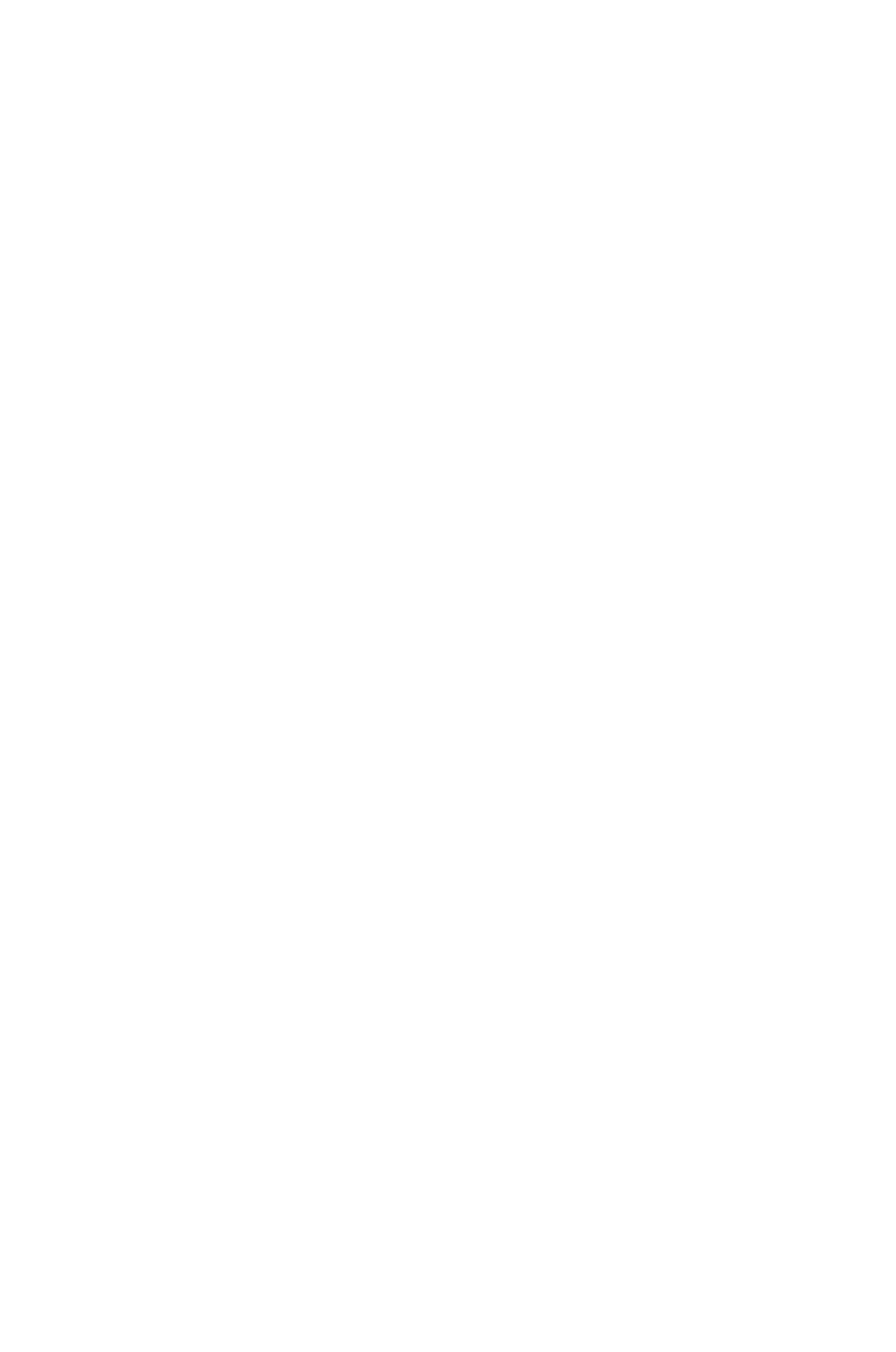## **QUESTION PRESENTED**

This brief addresses the second question accepted for review by the Court:

Whether Executive Order No. 13,780's temporary suspension of entry of those from six Muslim-majority countries violates the Establishment Clause.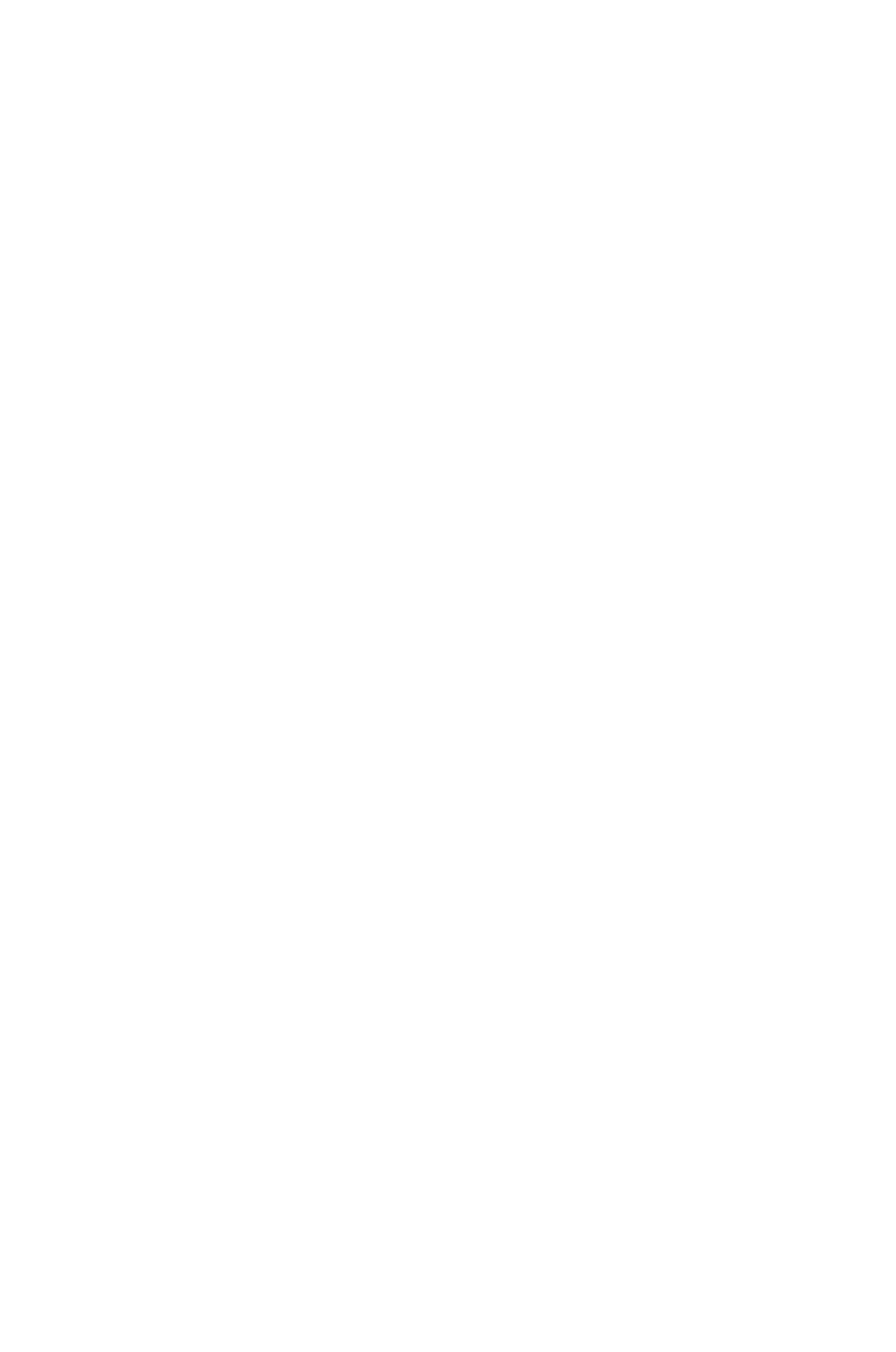## **TABLE OF CONTENTS**

|                                                                                                                                                       | Page           |
|-------------------------------------------------------------------------------------------------------------------------------------------------------|----------------|
|                                                                                                                                                       | v              |
| <b>QUESTION PRESENTED</b>                                                                                                                             | $\mathbf{i}$   |
| INTEREST OF AMICUS CURIAE                                                                                                                             | 1              |
| <b>INTRODUCTION AND</b><br>SUMMARY OF ARGUMENT                                                                                                        | $\overline{2}$ |
| I. The Court has recognized the<br>powerfully damaging stigma imposed<br>on children by unconstitutional                                              | $\overline{4}$ |
| II. Bias-based harassment and<br>discrimination against children who<br>are Muslim or perceived to be Muslim<br>has significant negative consequences | 9              |
| a. Since the presidential election<br>campaign began, hate crimes and<br>discrimination against Muslims,<br>including children, have surged           | 9              |
| b. Bullying, harassment, and<br>discrimination cause significant<br>negative harm to the victims                                                      | 14             |
| c. Anti-Muslim bias degrades school<br>climate, mental health, and<br>academic achievement for all                                                    |                |
|                                                                                                                                                       | 17             |
|                                                                                                                                                       | 20             |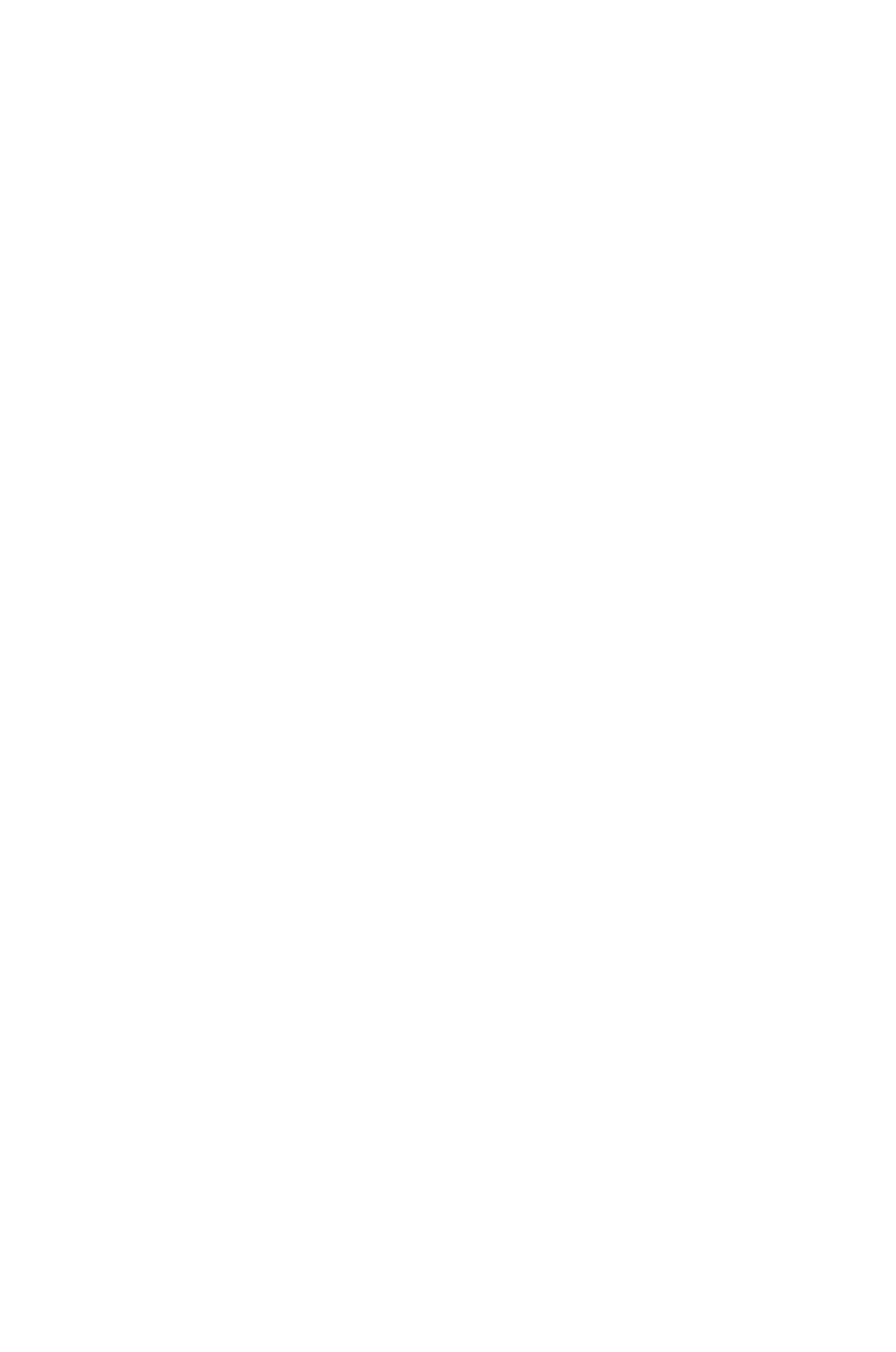## **TABLE OF AUTHORITIES**

## Page

## **CASES**

| Brown v. Bd. of Educ. of Topeka, Shawnee                                                                                                                                                                                                          | 5              |
|---------------------------------------------------------------------------------------------------------------------------------------------------------------------------------------------------------------------------------------------------|----------------|
| <i>Epperson v. Arkansas</i> , 393 U.S. 97 (1968)                                                                                                                                                                                                  | $\overline{4}$ |
| Grutter v. Bollinger, 539 U.S. 306 (2003)                                                                                                                                                                                                         | 20             |
| Larson v. Valente, 456 U.S. 228 (1982)                                                                                                                                                                                                            | $\overline{4}$ |
| Lee v. Weisman, 505 U.S. 577 (1992)                                                                                                                                                                                                               | $\overline{4}$ |
| <i>Obergefell v. Hodges, 135 S. Ct. 2584 (2015).</i>                                                                                                                                                                                              | 6, 21          |
| United States v. Windsor,                                                                                                                                                                                                                         | 6              |
| <b>MISCELLANEOUS</b>                                                                                                                                                                                                                              |                |
| ABC 33/40, Donald Trump in Birmingham:<br>Full Speech at the BJCC (Nov. 21, 2015),<br>https://www.youtube.com/watch?v=Igv                                                                                                                         | 7              |
| Albert Samaha, Mike Hayes & Talal<br>Ansari, The Kids are Alt-Right, BuzzFeed<br>News (June 6, 2017, 11:55 AM), https://<br>www.buzzfeed.com/albertsamaha/kids-<br>are-quoting-trump-to-bully-their-<br>$classmates?$ utm_term=.jqp $P84w7G#$ .tc |                |
|                                                                                                                                                                                                                                                   | 14             |
| Amrit Thapa et al., School Climate Research<br>Summary, Nat'l Sch. Climate Ctr. (2012),                                                                                                                                                           |                |
| https://www.schoolclimate.org/climate/                                                                                                                                                                                                            |                |
| documents/policy/sc-brief-v3.pdf                                                                                                                                                                                                                  | 17-19          |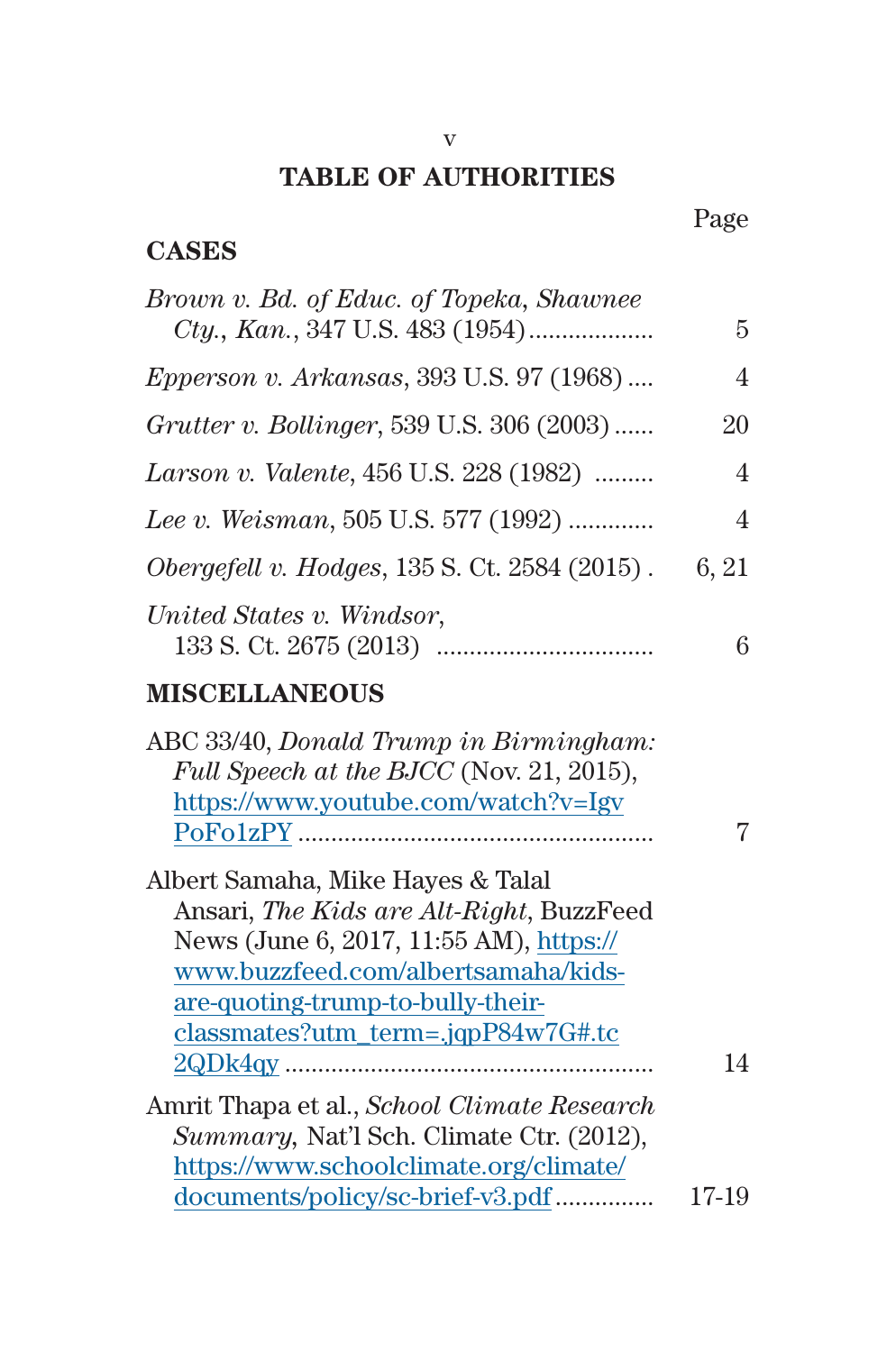| Artemis Moshtaghian, Huizhong Wu &<br>Susannah Cullinane, Sikh Man's Shooting<br>in Wash. Investigated as Hate Crime,<br>CNN (Mar. 6, 2017, 8:18 AM), http://www.<br>cnn.com/2017/03/05/us/washington-sikh-                            | 11    |
|----------------------------------------------------------------------------------------------------------------------------------------------------------------------------------------------------------------------------------------|-------|
| CNN, Donald Trump Anderson Cooper<br>Interview Q&A 2/4/16, YouTube<br>(Feb. 4, 2016), https://www.youtube.com/                                                                                                                         | 7     |
| Dalia Mogahed & Youssef Chouhoud,<br>American Muslim Poll 2017: Muslims<br>at the Crossroads, Institute for Social<br>Policy and Understanding (2017),<br>https://www.ispu.org/wp-content/uploads/<br>2017/06/AMP-2017_Full-Report.pdf | 11    |
| Daniel J. Flannery et al., <i>Impact of Exposure</i><br>to Violence in School on Child and<br>Adolescent Mental Health and Behavior,                                                                                                   | 18-19 |
| David Osher et al., <i>Improving Academic</i><br>Achievement Through Improving School<br><b>Climate and Student Connectedness</b>                                                                                                      | 18    |
| Dieter Wolke & Suzet Tanya Lereya,<br>Long-term Effects of Bullying, 100 Arch.<br>Dis. Child. 879 (2015), https://www.ncbi.<br>nlm.nih.gov/pmc/articles/PMC4552909/                                                                    | 15    |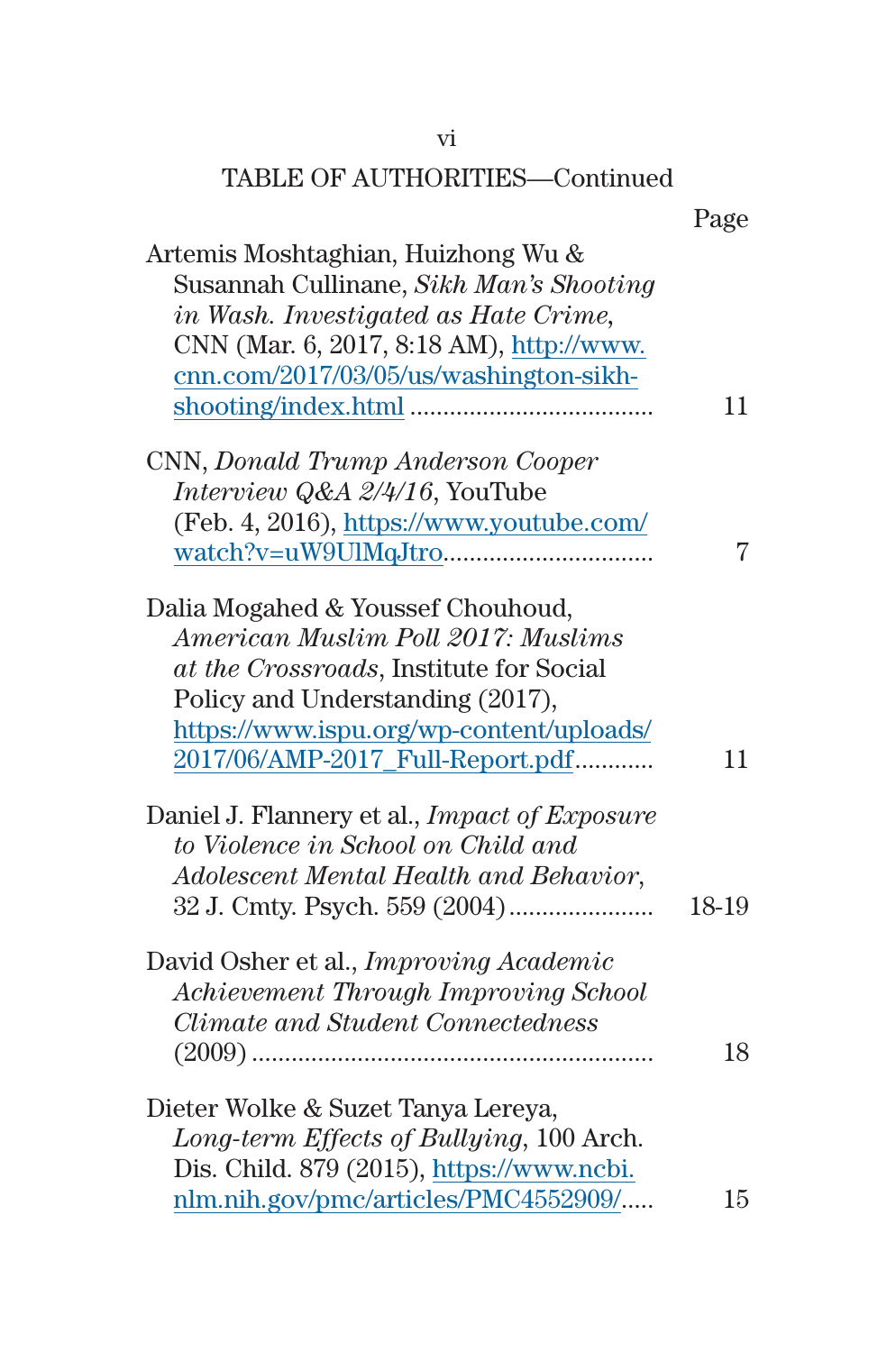## vii

## TABLE OF AUTHORITIES—Continued

Page

| Donald J. Trump Statement on Preventing   |    |
|-------------------------------------------|----|
| <b>Muslim Immigration</b> , Trump-Pence   |    |
| (Dec. 7, 2015), https://web.archive.org/  |    |
| web/20170301013409/https://www.donaldj    |    |
| trump.com/press-releases/donald-j.-trump- |    |
| statement-on-preventing-muslim-           |    |
| immigration (Internet Archive record on   |    |
|                                           | 8  |
| Donald J. Trump (@realDonaldTrump),       |    |
| Twitter (Dec. 7, 2015, 2:32 PM),          |    |
| https://twitter.com/realDonaldTrump/      |    |
|                                           | 8  |
| Donald J. Trump (@realDonaldTrump),       |    |
| Twitter (Dec.10, 2015, 4:49 AM),          |    |
| https://twitter.com/realDonaldTrump/      |    |
|                                           | 7  |
| Donald J. Trump (@realDonaldTrump),       |    |
| Twitter (Dec. 10, 2015, 5:00 AM),         |    |
| https://twitter.com/realDonaldTrump/      |    |
|                                           | 7  |
| Donald J. Trump (@realDonaldTrump),       |    |
| Twitter (Dec. 10, 2015, 5:21 PM),         |    |
| https://twitter.com/realDonaldTrump/      |    |
|                                           | 7  |
| Donald J. Trump (@realDonaldTrump),       |    |
| Twitter (June 5, 2017, 3:29 AM),          |    |
| https://twitter.com/realdonaldtrump/      |    |
|                                           | 10 |
|                                           |    |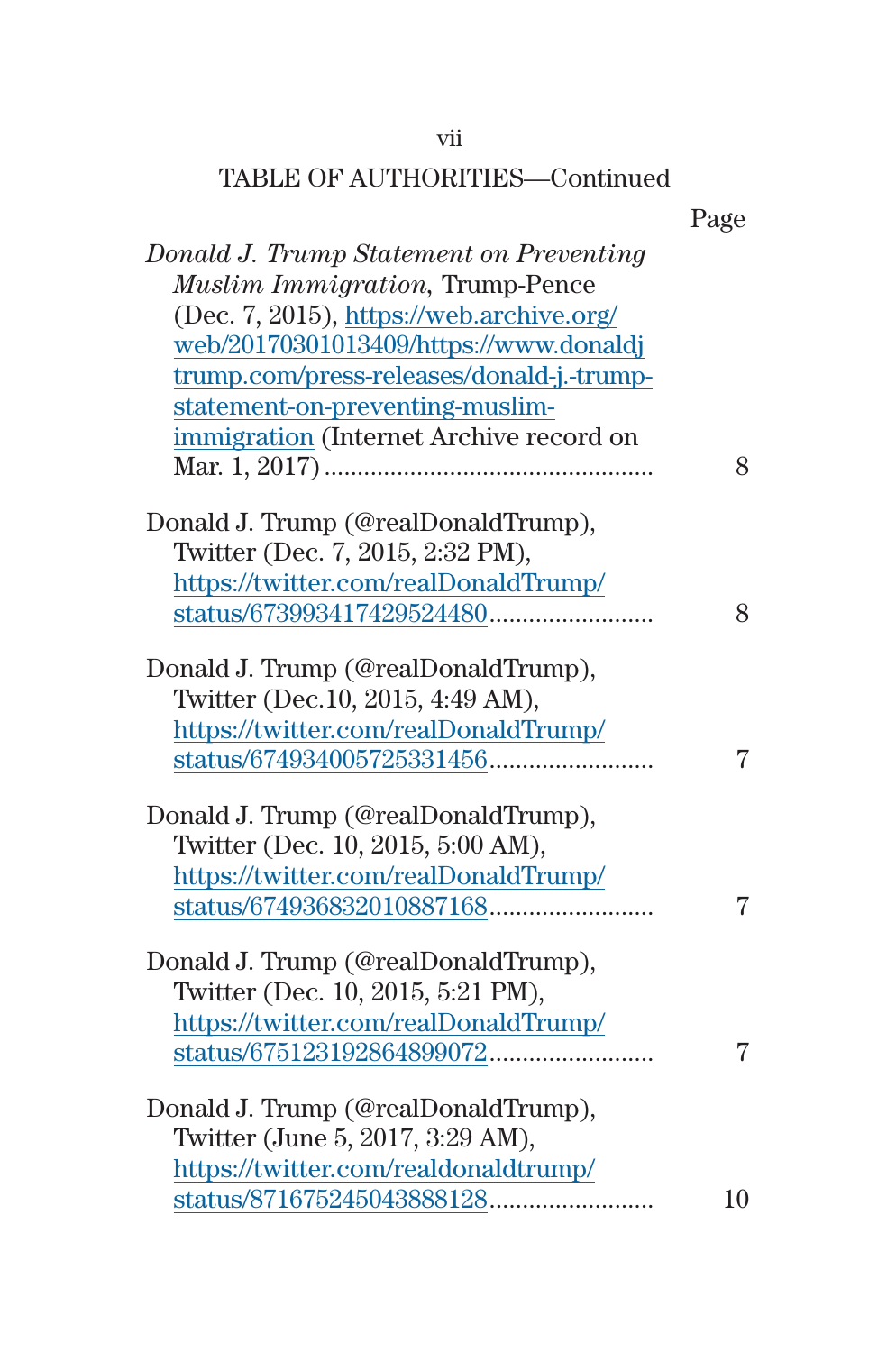## viii

|                                                                                                                                                                                                                                                | Page      |
|------------------------------------------------------------------------------------------------------------------------------------------------------------------------------------------------------------------------------------------------|-----------|
| Edward S. Corwin, The President: Office<br>and Powers 267 (3d ed., 1948)                                                                                                                                                                       | 3         |
| <i>Effects of Bullying</i> , U.S. Dep't. of Health &<br>Human Services, https://www.stopbullying.                                                                                                                                              | $14 - 15$ |
| Eric Lichtblau, Hate Crimes Against<br>American Muslims Most Since Post-9/11<br><i>Era</i> , N.Y. Times (Sept. 17, 2016),<br>https://www.nytimes.com/2016/09/18/us/<br>politics/hate-crimes-american-muslims-                                  | 9         |
| FBI 2015 Hate Crime Statistics,<br>https://ucr.fbi.gov/hate-crime/2015                                                                                                                                                                         | 9         |
| Hunter Walker, Donald Trump Has Big Plans<br>for 'Radical Islamic' Terrorists, 2016 and<br>'That Communist' Bernie Sanders, Yahoo<br>News (Nov. 19, 2015), https://<br>www.yahoo.com/news/donald-trump-<br>has-big-plans-1303117537878070.html | 7         |
| Ian Rivers et al., Observing Bullying at<br><b>School: The Mental Health Implications</b><br>of Witness Status, 24 Sch. Psych. Q.                                                                                                              | 18        |
| Jaana Juvonen et al., <i>Ethnic Diversity and</i><br>Perceptions of Safety in Urban Middle<br>Schools, 17 Psych. Sci. 393 (2006)                                                                                                               | 19        |
| Jenna Johnson, Trump Calls for 'Total and<br>Complete Shutdown of Muslims                                                                                                                                                                      |           |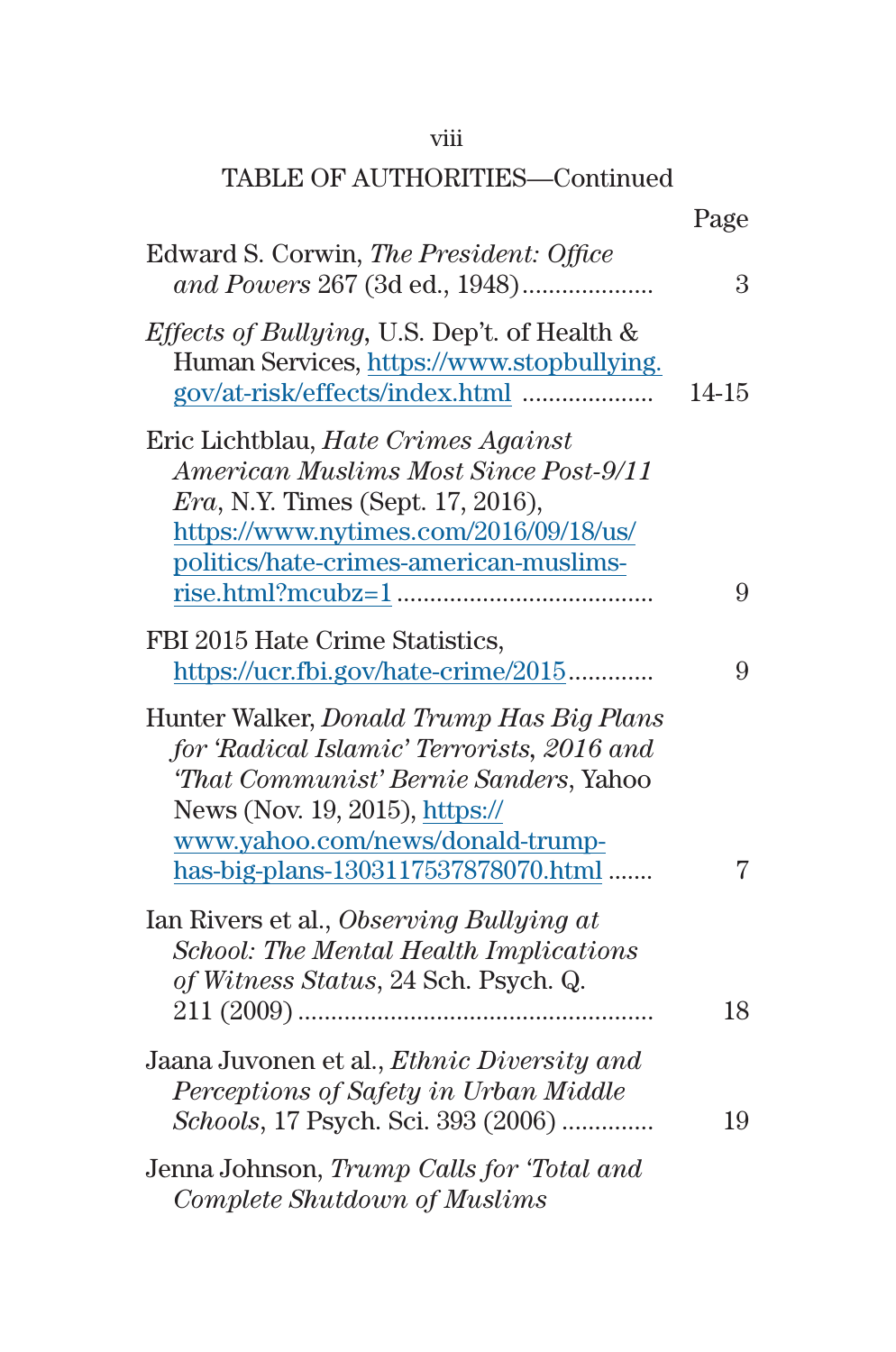## ix

|                                                                                                                                                                                                                                 | Page  |
|---------------------------------------------------------------------------------------------------------------------------------------------------------------------------------------------------------------------------------|-------|
| <i>Entering the United States,' Wash. Post</i><br>(Dec. 7, 2015, 7:43 PM), https://www.<br>washingtonpost.com/news/post-politics/<br>wp/2015/12/07/donald-trump-calls-for-<br>total-and-complete-shutdown-of-muslims-           | 8     |
| Jim Otte, Donald Trump in Ohio: U.S. Has                                                                                                                                                                                        |       |
| Become 'Soft, Weak,' Dayton Daily News<br>(Nov. 23, 2015, 10:25 PM), http://www.<br>daytondailynews.com/news/national-govt-<br>politics/donald-trump-ohio-has-become-<br>soft-weak/5ZOBQutE4XSjTxV2NjvFnJ/                      | 7     |
| Karen A. Matthews et al., <i>Bullying and</i>                                                                                                                                                                                   |       |
| Being Bullied in Childhood Are<br>Associated with Different Psychosocial<br>Risk Factors for Poor Physical Health in                                                                                                            | 18-19 |
| Kelly Weill, 'Get Out of America': Middle                                                                                                                                                                                       |       |
| Eastern Restaurant Attacked in Potential<br><i>Hate Crime</i> , The Daily Beast (Mar. 12, 2017,<br>8:00 PM), http://www.thedailybeast.com/<br>get-out-of-america-middle-eastern-<br>restaurant-attacked-in-potential-hate-crime | 11    |
| Kristina Rizga, <i>The Chilling Rise of</i>                                                                                                                                                                                     |       |
| Islamophobia in Our Schools, Mother                                                                                                                                                                                             |       |
| Jones (Jan. 26, 2016, 11:00 AM),                                                                                                                                                                                                |       |
| http://www.motherjones.com/politics/                                                                                                                                                                                            |       |
| 2016/01/bullying-islamophobia-in-                                                                                                                                                                                               |       |
|                                                                                                                                                                                                                                 | 13    |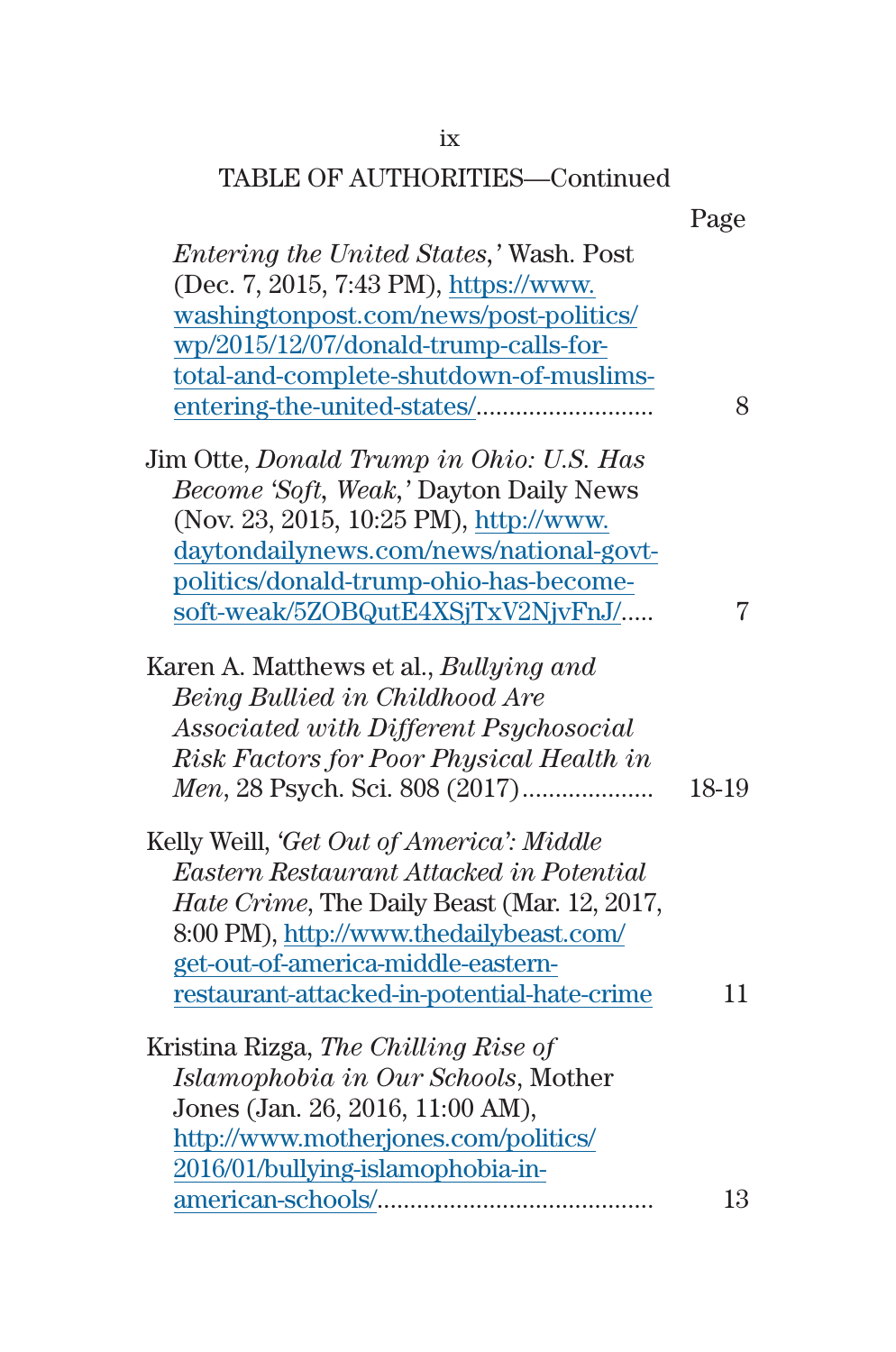| <b>TABLE OF AUTHORITIES-Continued</b>                                                                                                                                                                  |       |
|--------------------------------------------------------------------------------------------------------------------------------------------------------------------------------------------------------|-------|
| Lama Z. Khouri, On Belonging: The                                                                                                                                                                      | Page  |
| American Adolescent of Arab Descent,<br>72 J. Clinical Psych.: In Session 818 (2016)                                                                                                                   | 16    |
| Madeline Will, Survey: Teachers Talk<br>Politics to Students, Despite Divisive<br>Atmosphere, Education Week (April 4,<br>2017), http://www.edweek.org/ew/                                             |       |
| articles/2017/04/05/survey-national-<br>politics-causing-classroom-divisions.                                                                                                                          |       |
|                                                                                                                                                                                                        | 13    |
| Mazin Sidahmed, FBI Reports Hate Crimes<br>Against Muslims Surged 67% in 2015,<br>The Guardian (Nov. $14, 2016$ ),<br>https://www.theguardian.com/us-news/<br>2016/nov/14/fbi-anti-muslim-hate-crimes- | 9     |
| Mislabeled: The Impact of School Bullying<br>and Discrimination on California<br>Muslim Students, Council on American-                                                                                 |       |
| Islamic Relations California (2015),<br>https://ca.cair.com/sfba/wp-content/<br>uploads/2015/10/CAIR-CA-2015-Bullying-                                                                                 | 11-12 |
| <b>MSNBC, Donald Trump on Muslim Travel</b>                                                                                                                                                            |       |
| Ban, Obama And 2016, YouTube (Dec. 8,<br>2015), https://www.youtube.com/watch?                                                                                                                         |       |
|                                                                                                                                                                                                        | 8     |

Nancy Coleman, *On Average, 9 Mosques Have Been Targeted Every Month This* 

x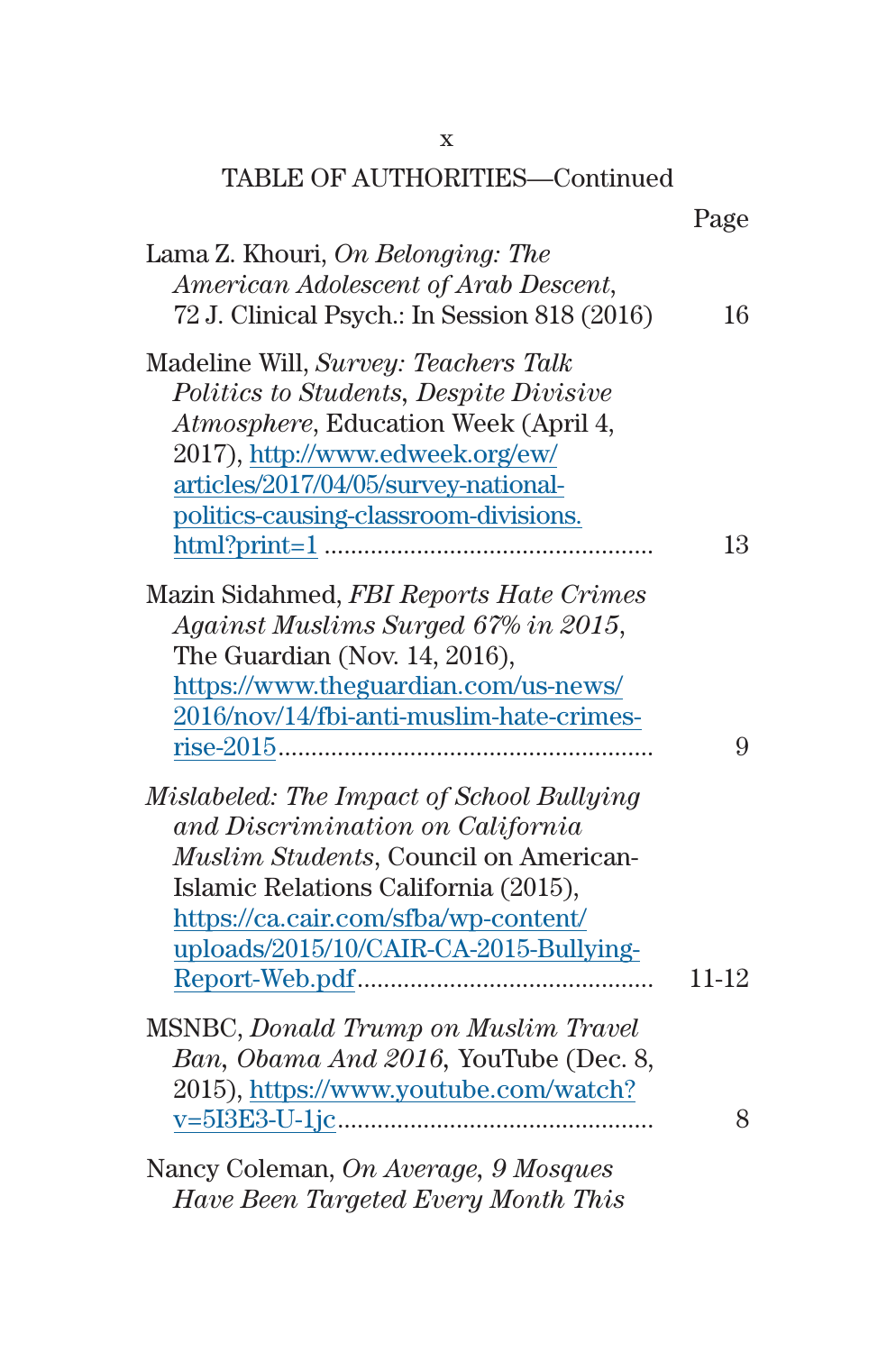#### xi

|                                                                                                                                                                                                                    | Page  |
|--------------------------------------------------------------------------------------------------------------------------------------------------------------------------------------------------------------------|-------|
| <i>Year</i> , CNN (Aug. 7, 2017, 3:38 PM),<br>https://amp.cnn.com/cnn/2017/03/20/us/<br>mosques-targeted-2017-trnd/index.html                                                                                      | 10    |
| Nagwa Ibrahim, The Origins of Muslim<br>Racialization in U.S. Law, 7 UCLA J.<br>Islamic & Near E. L. 121 (2008)                                                                                                    | 11    |
| NEA Resolutions, https://www.nea.org/<br>assets/docs/Resolutions_2017_NEA_                                                                                                                                         | $1-2$ |
| Rebecca A. Clay, <i>Islamophobia</i> , 48 Monitor<br>on Psych. 34 (2017), http://www.apa.org/<br>monitor/2017/04/islamophobia.aspx                                                                                 | 16    |
| Rhonda Tabbah, Antoinette Halsell Miranda<br>& Joe E. Wheaton, Self-Concept in Arab<br>American Adolescents: Implications of<br>Social Support and Experiences in the<br>Schools, 49 Psych. in the Sch. 817 (2012) | 16    |
| Roosevelt on the Presidency, N.Y. Times,                                                                                                                                                                           | 3     |
| Sameera Ahmed, Adolescents and Emerging<br><b>Adults, in Counseling Muslims:</b><br>Handbook of Mental Health Issues and<br><i>Interventions</i> 251, 274 (Sameera<br>Ahmed and Mona M. Amer eds., 2012)           | 12    |
| Sangay K. Mishra, An Indian Immigrant is<br>Murdered in Kansas. It's Part of a Spike<br>in Hate Crimes Against South Asians,<br>Wash. Post (Mar. 7, 2017), https://www.                                            |       |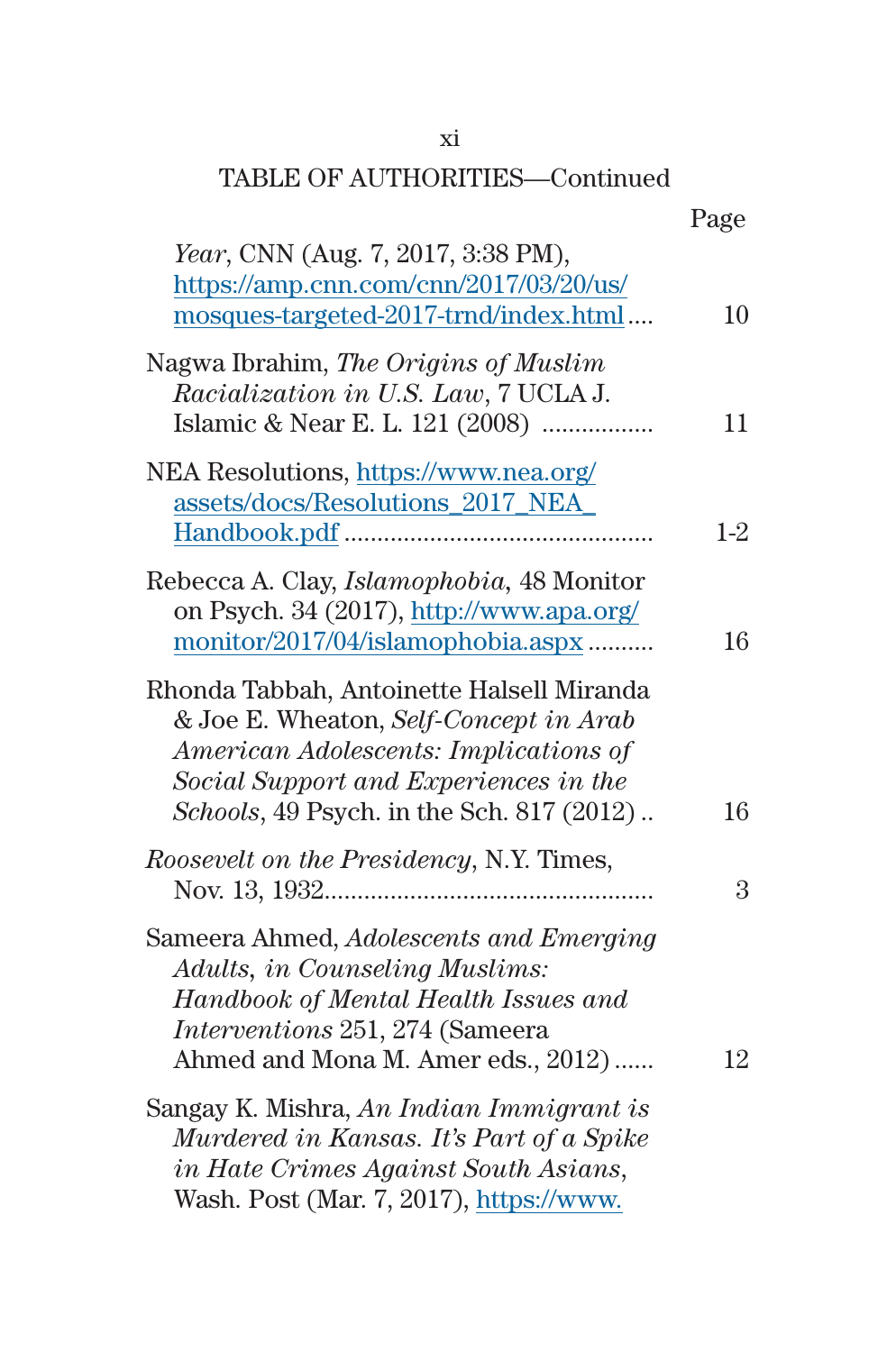## xii

|                                                  | Page |
|--------------------------------------------------|------|
| washingtonpost.com/news/monkey-cage/             |      |
| wp/2017/03/07/the-kansas-murder-of-an-           |      |
| indian-immigrant-is-part-of-a-spike-in-hate-     |      |
| crimes-against-south-asians/?utm_                |      |
|                                                  | 11   |
| Sawssan R. Ahmed, Maryam Kia-Keating &           |      |
| Katherine H. Tsai, A Structural Model of         |      |
| Racial Discrimination, Acculturative             |      |
| Stress, and Cultural Resources Among             |      |
| Arab American Adolescents, 48 Am. J.             |      |
|                                                  | 16   |
| Special Status Report: Hate Crime in the         |      |
| United States, Center for the Study of           |      |
| Hate & Extremism, California State               |      |
| University, San Bernardino (2016), https://csbs. |      |
| csusb.edu/sites/csusb_csbs/files/SPECIAL         |      |
| %20STATUS%20REPORT%20Final%20                    |      |
|                                                  | 10   |
| Stephen T. Russell et al., Adolescent Health     |      |
| and Harassment Based on                          |      |
| Discriminatory Bias, 102 Am. J. Pub.             |      |
|                                                  | 16   |
| The Empowerment of Hate: 2017 Civil              |      |
| Rights Report, Council on American-              |      |
| Islamic Relations (2017),                        |      |
| http://islamophobia.org/images/2017Civil         |      |
| RightsReport/2017-Empowerment-of-                |      |
|                                                  | 12   |
|                                                  |      |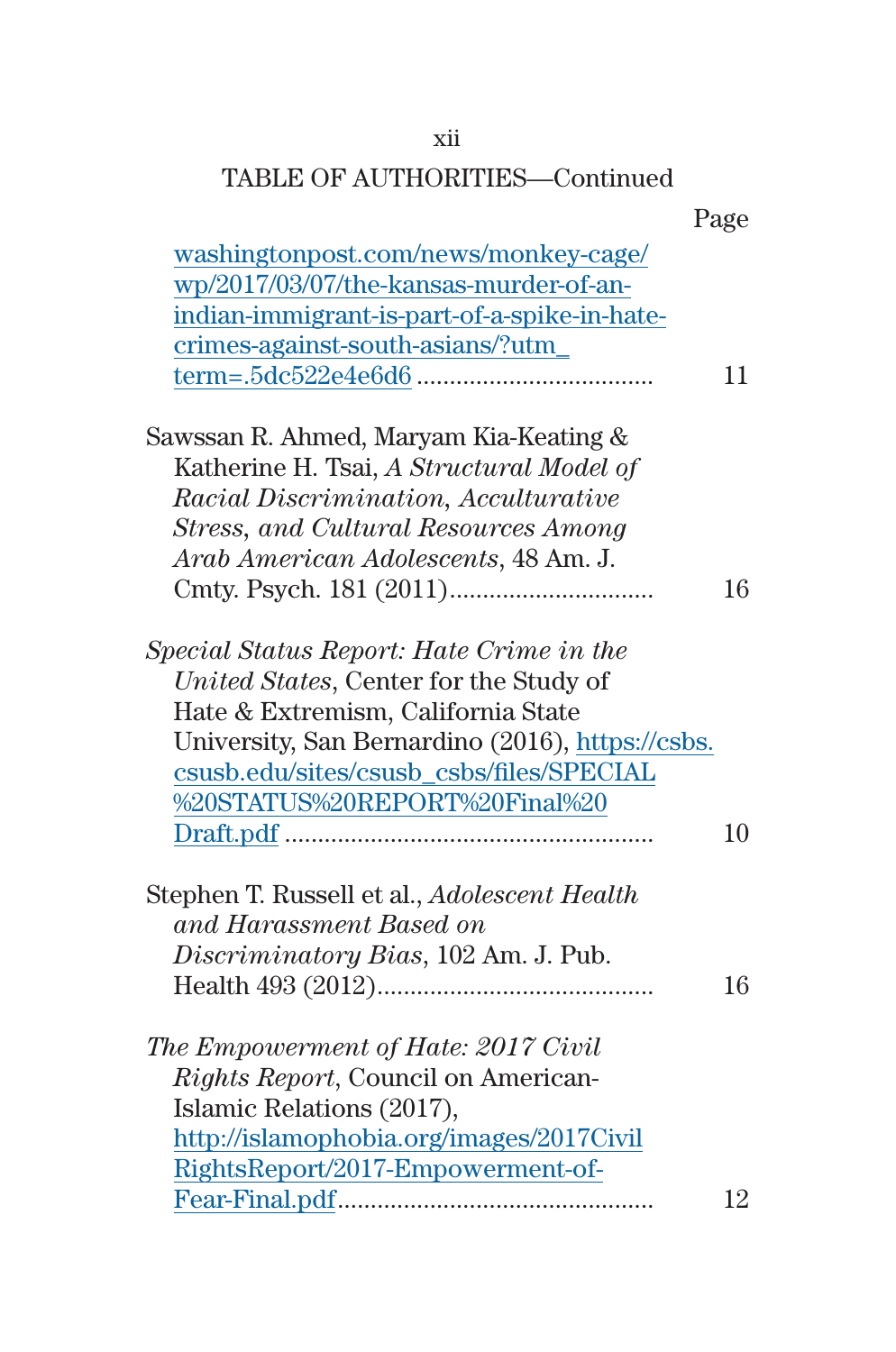## xiii

|                                                   | Page |
|---------------------------------------------------|------|
| The Trump Effect: The Impact of the 2016          |      |
| Presidential Election on Our Nation's             |      |
| Schools, Southern Poverty Law Center              |      |
| (Nov. 28, 2016), https://www.splcenter.           |      |
| org/20161128/trump-effect-impact-2016-            |      |
| presidential-election-our-nations-schools.        | 13   |
| Theodore Schleifer, <i>Donald Trump: 'I Think</i> |      |
| Islam Hates Us', CNN (Mar. 10, 2016,              |      |
| 5:56 PM), http://www.cnn.com/2016/03/             |      |
| 09/politics/donald-trump-islam-hates-us/          | 7    |
| Transcript of Republican Debate in Miami,         |      |
| Full Text, CNN (Mar. 15, 2016, 3:11 PM),          |      |
| http://www.cnn.com/2016/03/10/politics/           |      |
| republican-debate-transcript-full-text/           | 7    |
| Transcripts: Exclusive Interview with             |      |
| Donald Trump, Anderson Cooper 360                 |      |
| Degrees (Mar. 9, 2016, 8:00 PM),                  |      |
| http://www.cnn.com/TRANSCRIPTS/                   |      |
|                                                   | 8    |
| Trump Signs Executive Orders at Pentagon,         |      |
| ABC News (Jan. 27, 2017), http://abcnews.go.      |      |
| com/Politics/video/trump-signs-                   |      |
| executive-orders-pentagon-45099173                | 8    |
| <b>U.S. Muslims Concerned About Their Place</b>   |      |
| in Society, But Continue to Believe in the        |      |
| American Dream, Pew Research Center               |      |
| (Jul. 26, 2017), http://www.pewforum.             |      |
| org/2017/07/26/demographic-portrait-of-           |      |
|                                                   |      |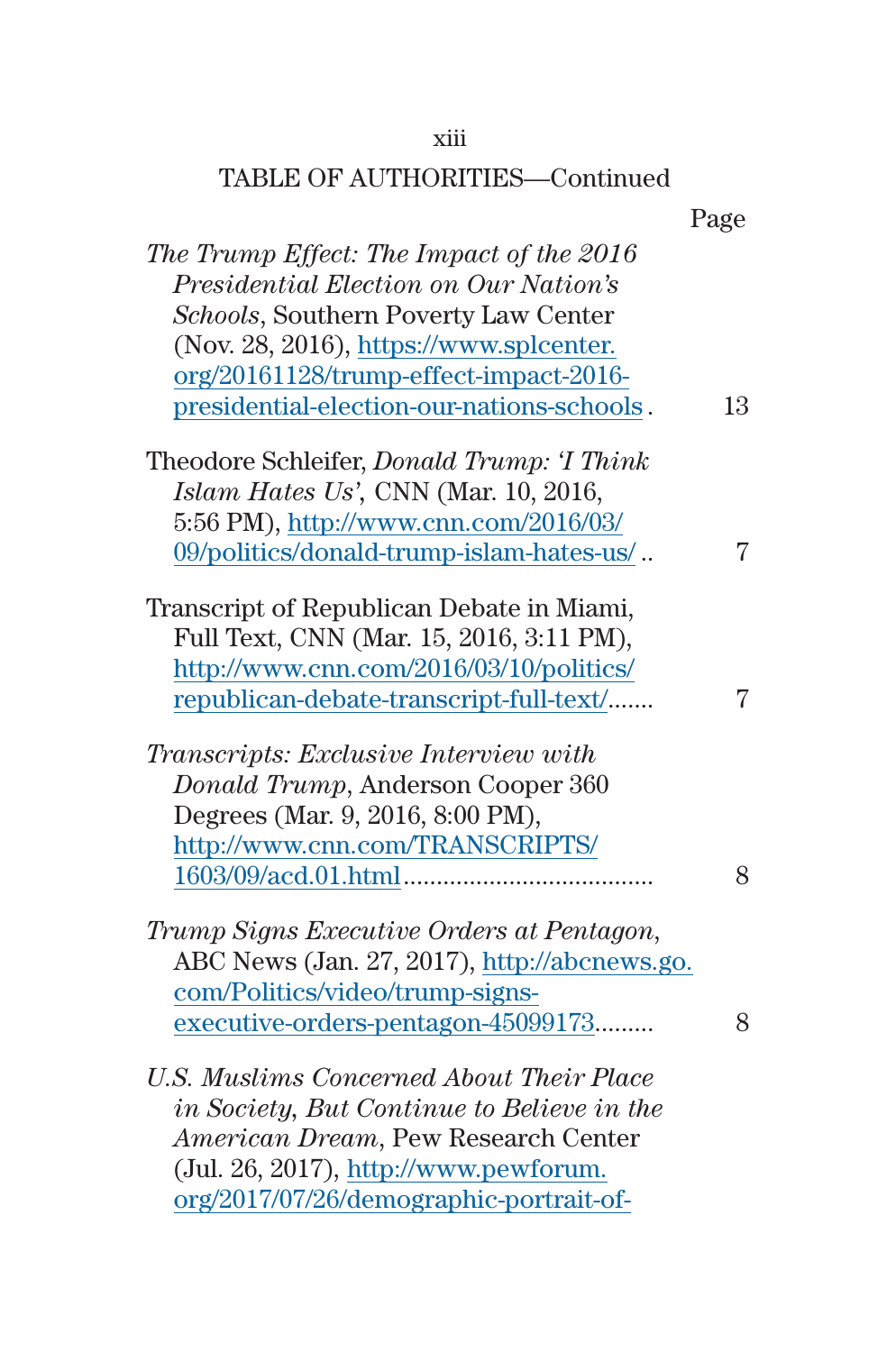### xiv

|                                                                                                                                                                                                                                                       | Page |
|-------------------------------------------------------------------------------------------------------------------------------------------------------------------------------------------------------------------------------------------------------|------|
| muslim-americans/#how-many-muslims-<br>are-there-in-the-united-states-and-how-                                                                                                                                                                        | 6    |
| Vaughn Hillyard, <i>Donald Trump's Plan for</i><br>a Muslim Database Draws Comparison<br>to Nazi Germany, NBC News (Nov. 20,<br>2015, 9:27 AM), http://www.nbcnews.com/<br>politics/2016-election/trump-says-he-<br>would-certainly-implement-muslim- |      |
|                                                                                                                                                                                                                                                       | 7    |
| Wanda Cassidy & Margaret Jackson, The<br>Need for Equality in Education: An<br>Intersectionality Examination of<br>Labeling and Zero Tolerance Practices,                                                                                             | 17   |
| William E. Copeland et al., <i>Adult Psychiatric</i><br>Outcomes of Bullying and Being Bullied<br>by Peers in Childhood and Adolescence,                                                                                                              | 19   |
| Xiaoyan Zhang et al., The Impact of School<br>Social Support and Bullying<br>Victimization on Psychological Distress<br>among California Adolescents,                                                                                                 |      |
| 14 Cal. J. Health Promot. 56 (2016)                                                                                                                                                                                                                   | 15   |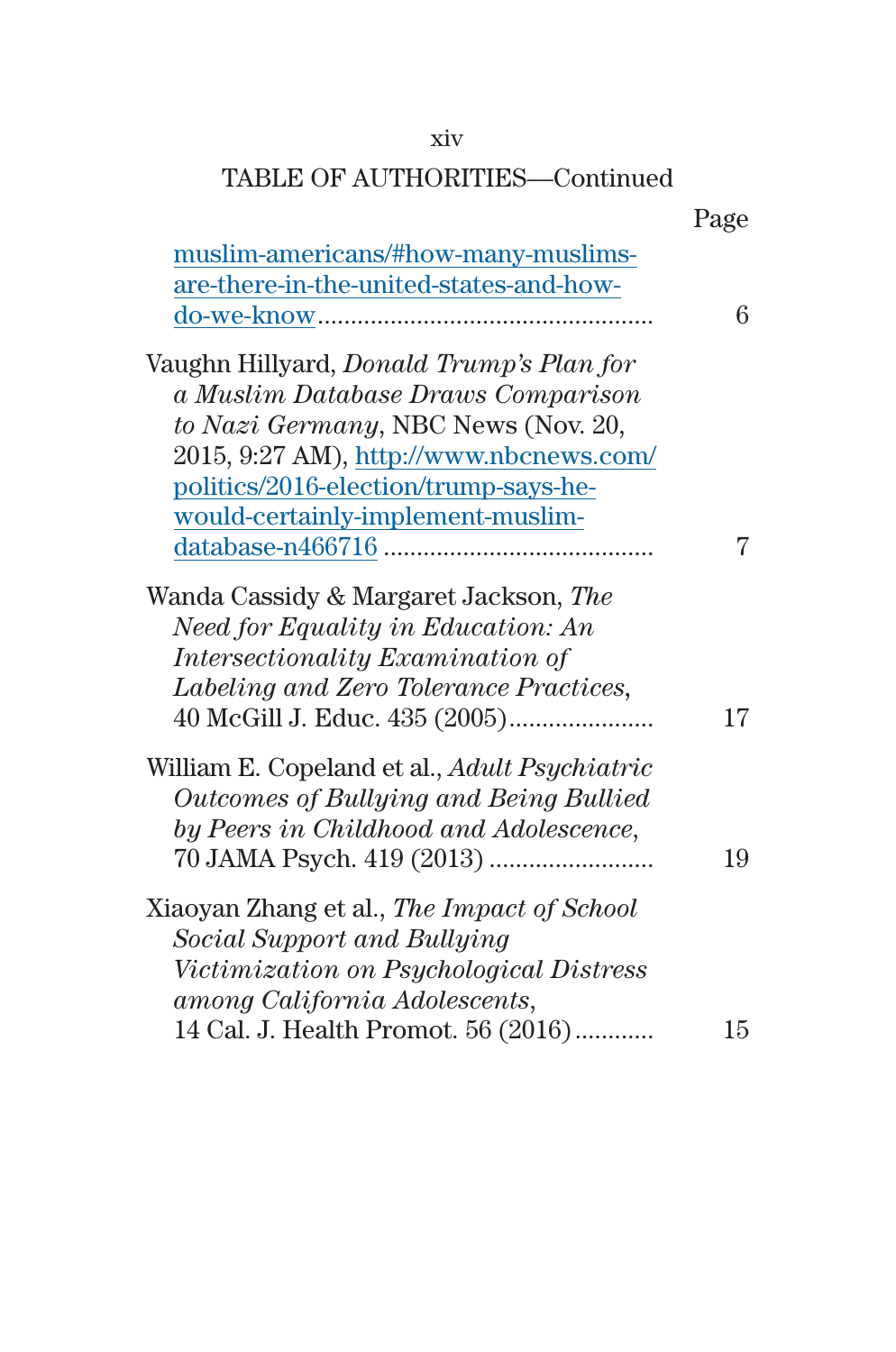#### **INTEREST OF AMICUS CURIAE**

This *amicus curiae* brief is submitted, with consent of the parties,<sup>1</sup> on behalf of the National Education Association ("NEA"). NEA is the nation's largest professional association of educators representing approximately three million members, the vast majority of whom serve as educators, counselors, and education support professionals in our nation's public schools.

NEA has long supported equal educational opportunity for all students in our nation's public schools. NEA members work every day in their classrooms and schools to ensure that every student, no matter their race, religion, or national origin, receives a quality education that will allow them to grow into productive members of our democratic society. The provision of a quality education depends on many factors, but most fundamentally on ensuring that every student is treated equally and with respect. For that reason, the NEA's highest governing body has affirmed its unequivocal belief that "discrimination and stereotyping based on . . . religion must be eliminated . . . in all educational settings." NEA Resolution B-14 ("Racism, Sexism, Sexual Orientation, and Gender Identification Discrimination"), [https://www.nea.org/](https://www.nea.org/assets/docs/Resolutions_2017_NEA_Handbook.pdf) [assets/docs/Resolutions\\_2017\\_NEA\\_Handbook.pdf](https://www.nea.org/assets/docs/Resolutions_2017_NEA_Handbook.pdf).

<sup>1</sup> Letters of consent are on file with the Clerk. *Amicus* states that no party's counsel authored the brief in whole or in part; no party's counsel contributed money that was intended to fund preparing or submitting the brief; and no person—other than *Amicus*, its members, or its counsel—contributed money that was intended to fund preparing or submitting the brief.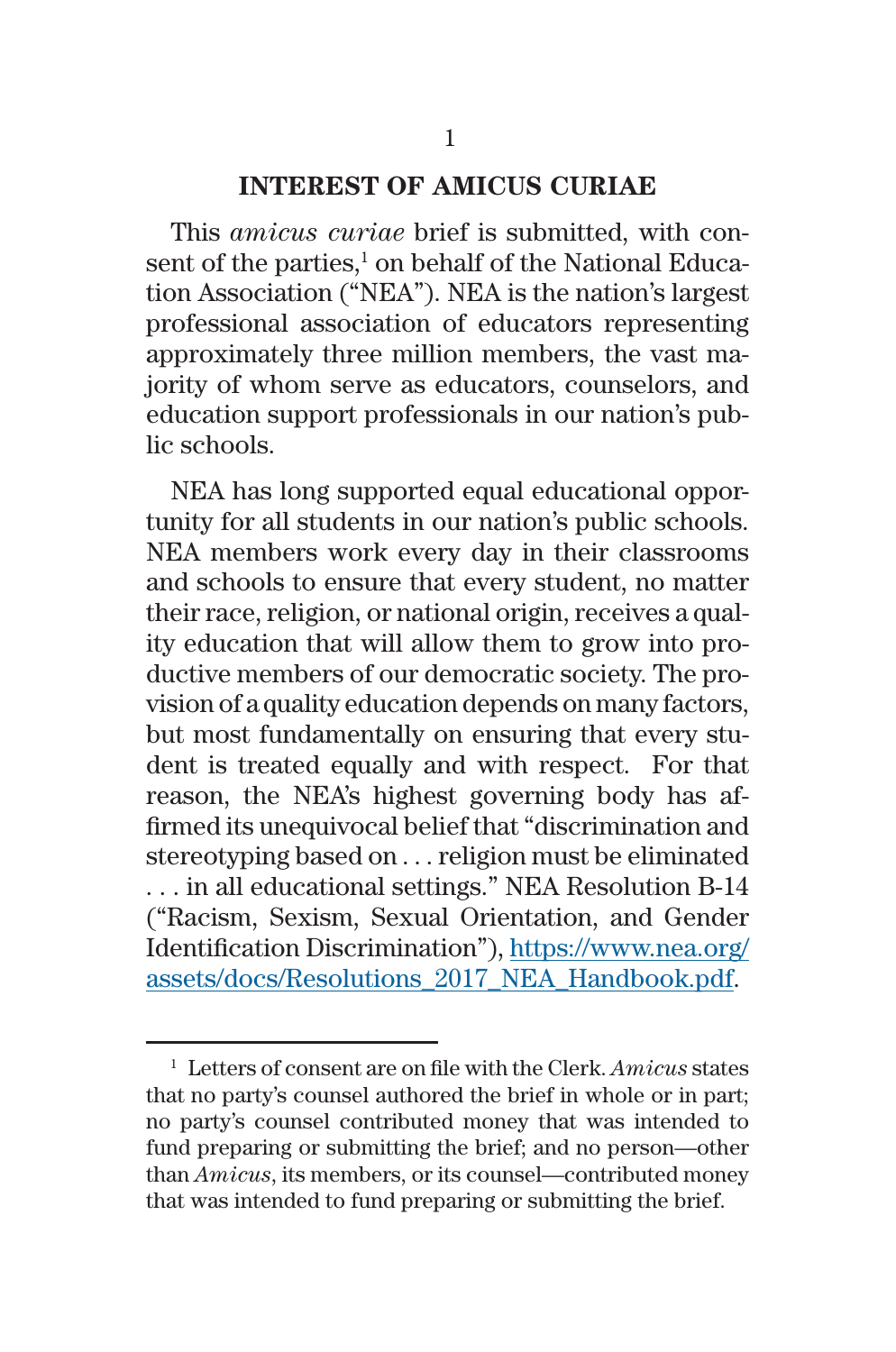Educators put that belief into practice every day. They work assiduously to "[i]ncrease respect, understanding, acceptance, and sensitivity" among all of their students, including the many Muslim children in our country's schools. *See id.* at B-14(a).

The atmosphere created by Executive Order No. 13,780 gives oxygen to the fires of bias, bullying, and discord. Presidential statements derogating members of the Muslim faith are mimicked by young, impressionable students. Peers turn on peers. Educators are working to re-affirm an educational environment that is "free of all forms of bullying including . . . psychological bullying" in recognition that "bullying can affect the entire school community." *Id*. at I-30 ("Bullying"). The interests at stake here—respect and fairness for our Muslim students, co-workers, friends, and neighbors—are core to NEA's mission.

### **INTRODUCTION AND SUMMARY OF ARGUMENT**

Executive Order No. 13,780 violates the Constitution's Establishment Clause by disfavoring a religious group. The anti-Muslim animus behind the Executive Order is evidenced by the extensive record of President Trump's derogatory statements about Muslims and his stated intent to ban immigration based on religion. The Executive Order is the "Muslim ban" the President promised. The Respondents have persuasively explained why the Executive Order should be struck down. *Amicus* writes separately to inform the Court of the impact of President Trump's discriminatory rhetoric on the 1.3 million Muslim children in schools across the country. If the Executive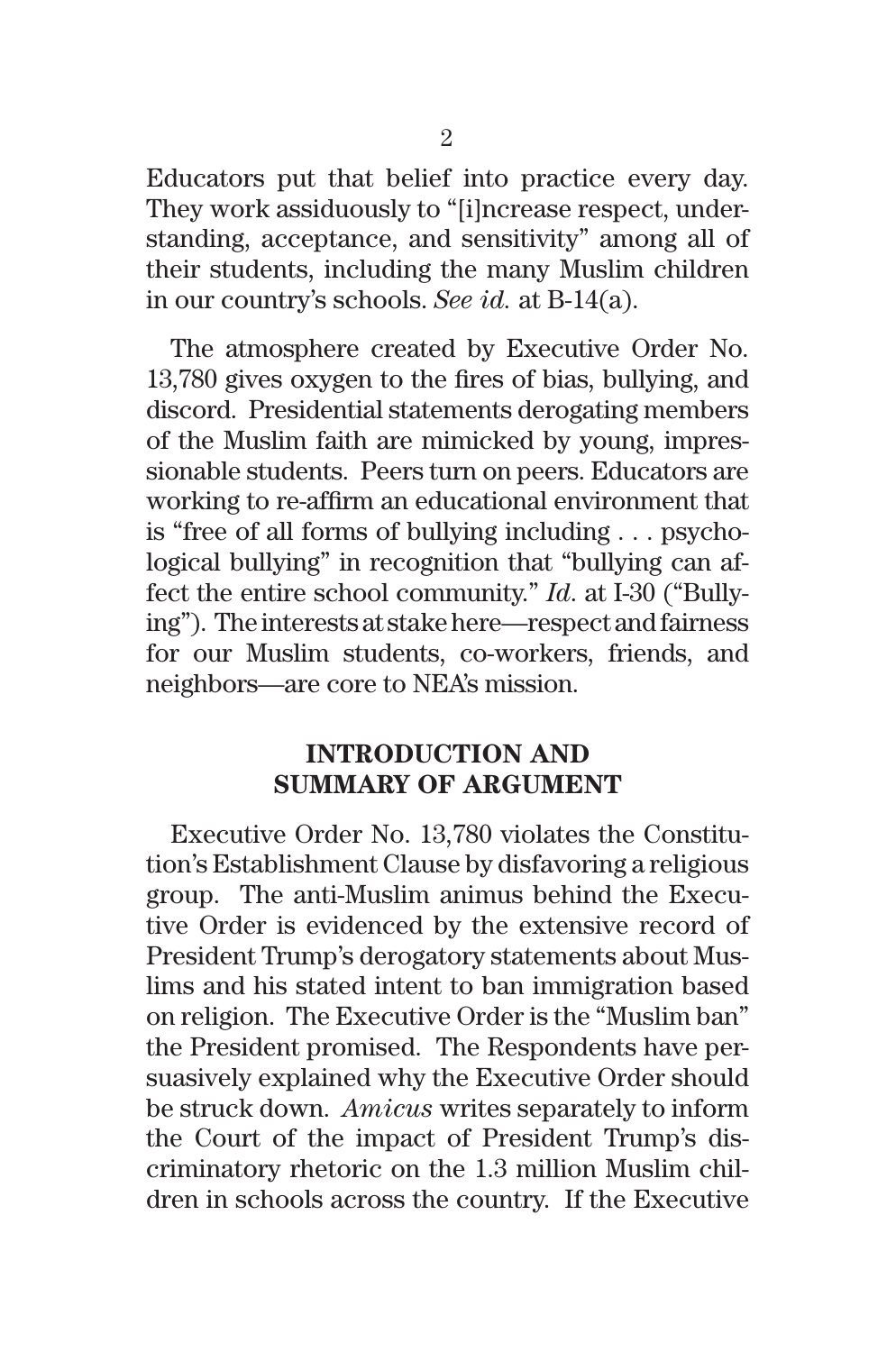Order is upheld, the stigma this vulnerable population already has suffered due to anti-Muslim sentiment may become indelible.

As an organization that represents millions of educators, *Amicus* recognizes first-hand the impact that the words and actions of adults have on children. These models for behavior come from many sources—principals, parents, public figures—but one can scarcely conjure a more powerful and pervasive voice than that of the U.S. President, whose sayings and actions are part of U.S. history and so are studied by schoolchildren. "The White House," said President Theodore Roosevelt, "is a bully pulpit." Edward S. Corwin, *The President: Office and Powers* 267 (3d ed., 1948). President Franklin Roosevelt noted that the Presidency "is not merely an administrative office. That is the least part of it. It is pre-eminently a place of moral leadership." *Roosevelt on the Presidency*, N.Y. Times, Nov. 13, 1932. Whether issued from the Oval Office or Twitter, the statements of President Trump make a strong impression on children. And his anti-Muslim vitriol, repeatedly stated and widely reported, teaches a damaging lesson to America's children. Namely, harassment and discrimination against Muslims is not only acceptable, it is encouraged by the most powerful person in the country, their President.

This has real world implications, as evidenced by the striking increase in hate crimes against Muslims since the beginning of the presidential election season. Sadly, schools have not been immune to this increase in discrimination and hatred. Muslim students are far more likely to suffer bullying and dis-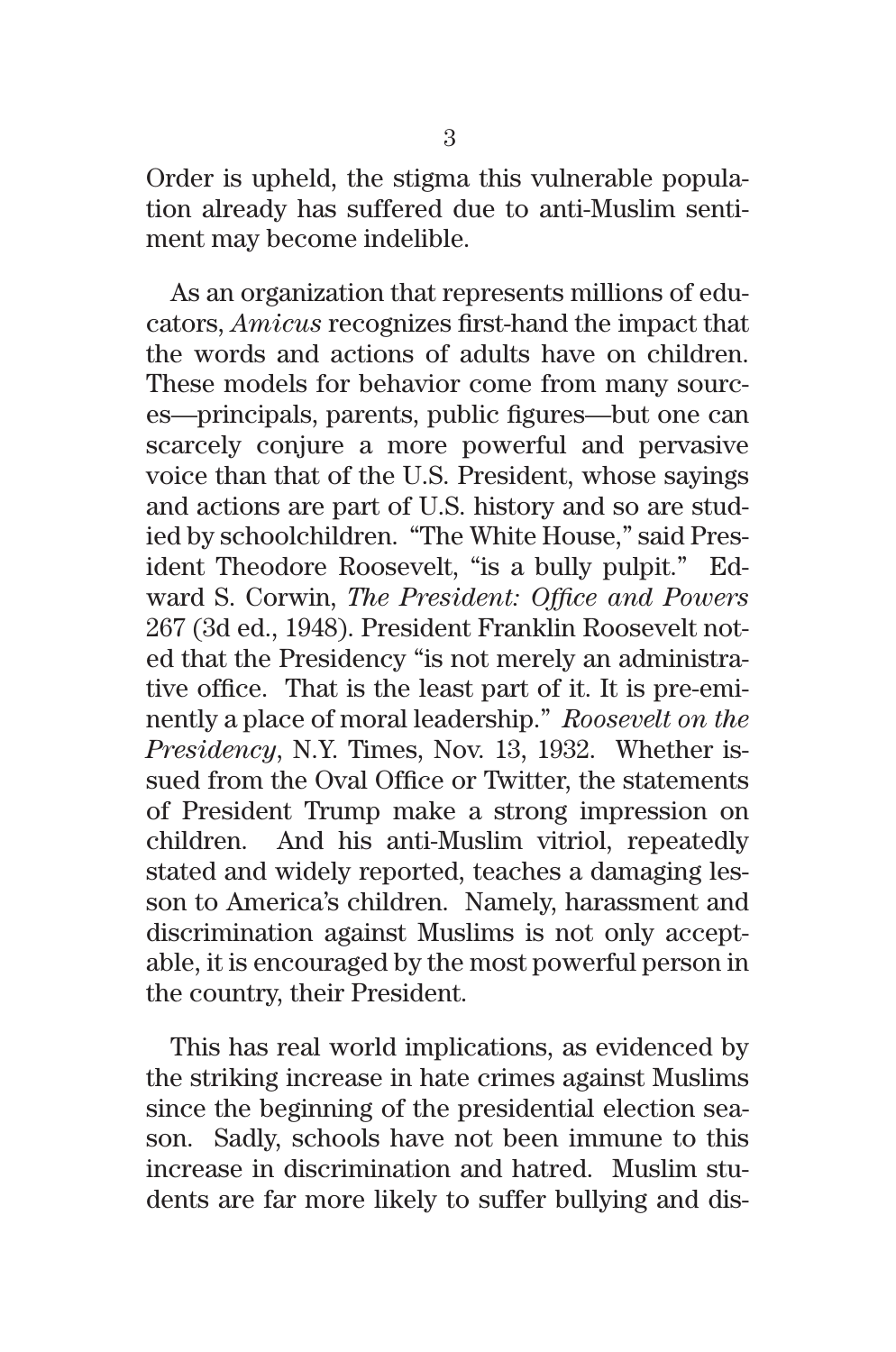crimination in schools than other students. This harassment and discrimination not only harms targeted students profoundly, it degrades the educational environment for all students. When discrimination against Muslims is perpetuated and sanctioned by the government, Muslim students are stigmatized and receive a strong message that they are not entitled to equal respect. Accordingly, *Amicus* urges this Court to strike down the Executive Order that would cement such religious discrimination as a violation of the Establishment Clause.<sup>2</sup>

## **I. The Court has recognized the powerfully damaging stigma imposed on children by unconstitutional religious preference.**

A core tenet of the First Amendment, one made clear by the Court time and again, is that government "may not be hostile to any religion." *Epperson v. Arkansas*, 393 U.S. 97, 104 (1968). This prohibition is "the clearest command of the Establishment Clause." *Larson v. Valente*, 456 U.S. 228, 244 (1982). And when religious preference or discrimination is nonetheless endorsed by the government, it is nowhere felt more acutely than in the schoolhouse by children. *See, e.g., Lee v. Weisman*, 505 U.S. 577, 592 (1992) ("there are heightened concerns with protect-

<sup>2</sup> To provide the Court with an understanding of the extent to which anti-Muslim rhetoric and actions have tainted our public schools, *Amicus* has interviewed public school educators throughout the country. The educators interviewed include high school, middle school, and elementary school teachers, as well as school counselors, who work in a variety of environments—from suburban to rural to urban.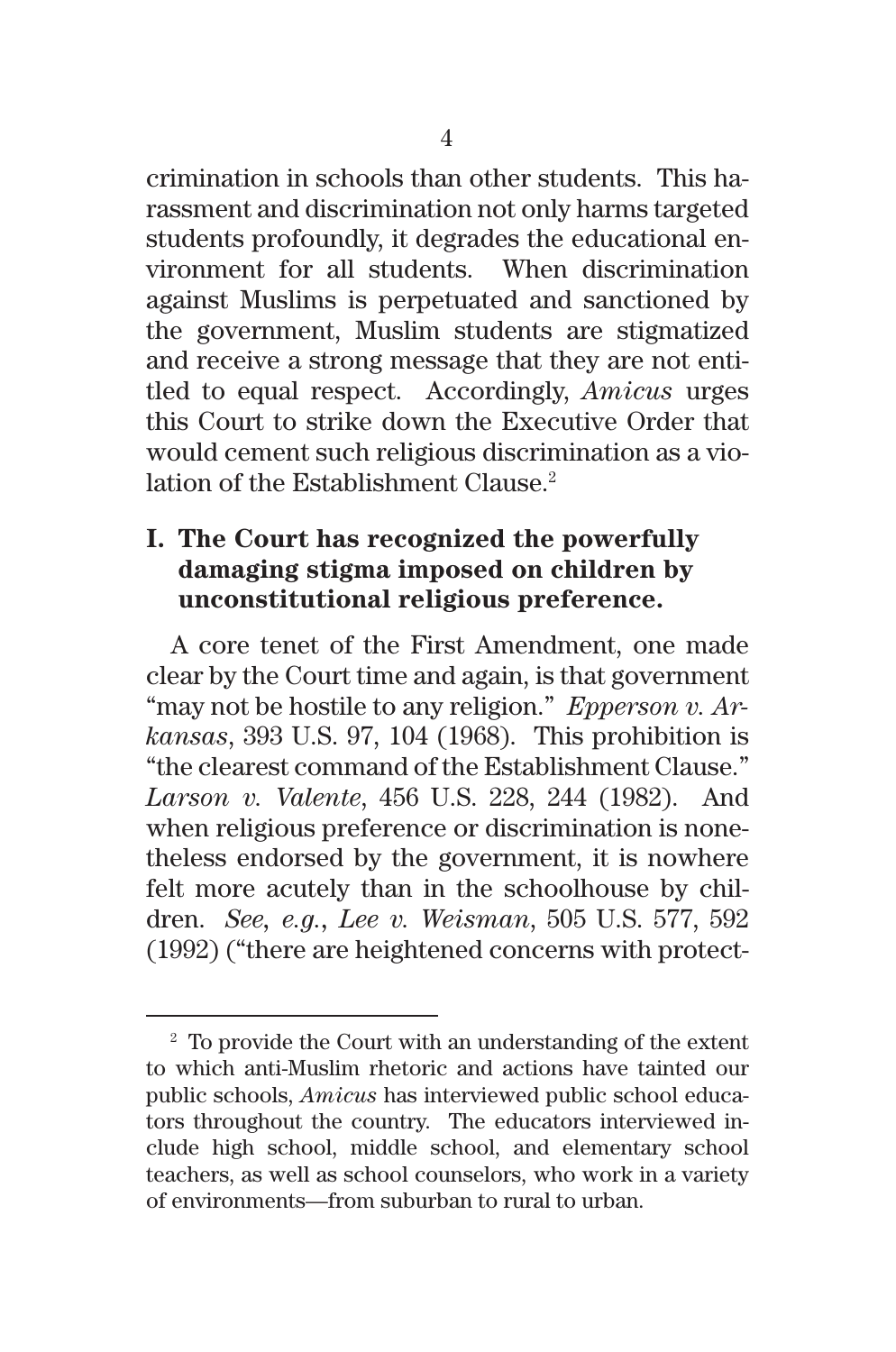ing freedom of conscience from subtle coercive pressure in the elementary and secondary public schools").

We need look no further than *Brown v. Board of Education* for this foundational understanding:

"To separate [black students] solely because of their race generates a feeling of inferiority as to their status in the community that may affect their hearts and minds in a way unlikely ever to be undone."

*Brown v. Bd. of Educ. of Topeka, Shawnee Cty., Kan.*, 347 U.S. 483, 494 (1954). A discriminatory policy harms students not just immediately but by the powerful, lasting, and damaging message it sends students as to their worth and value in society.

Muslims have been singled out in negative statements by the President and targeted by a punitive Executive Order. Many Muslim students will understandably take the President's statements and his actions to mean their country and community view them as inferior. The resulting psychosocial damage of such discriminatory stigmatization, as the Court in *Brown* observes, may never be completely undone.

The Court again recognized the stigmatizing message communicated by state-endorsed discrimination, and the particular respect in which children are uniquely vulnerable, when considering the Defense of Marriage Act:

"DOMA undermines both the public and private significance of state-sanctioned same-sex marriag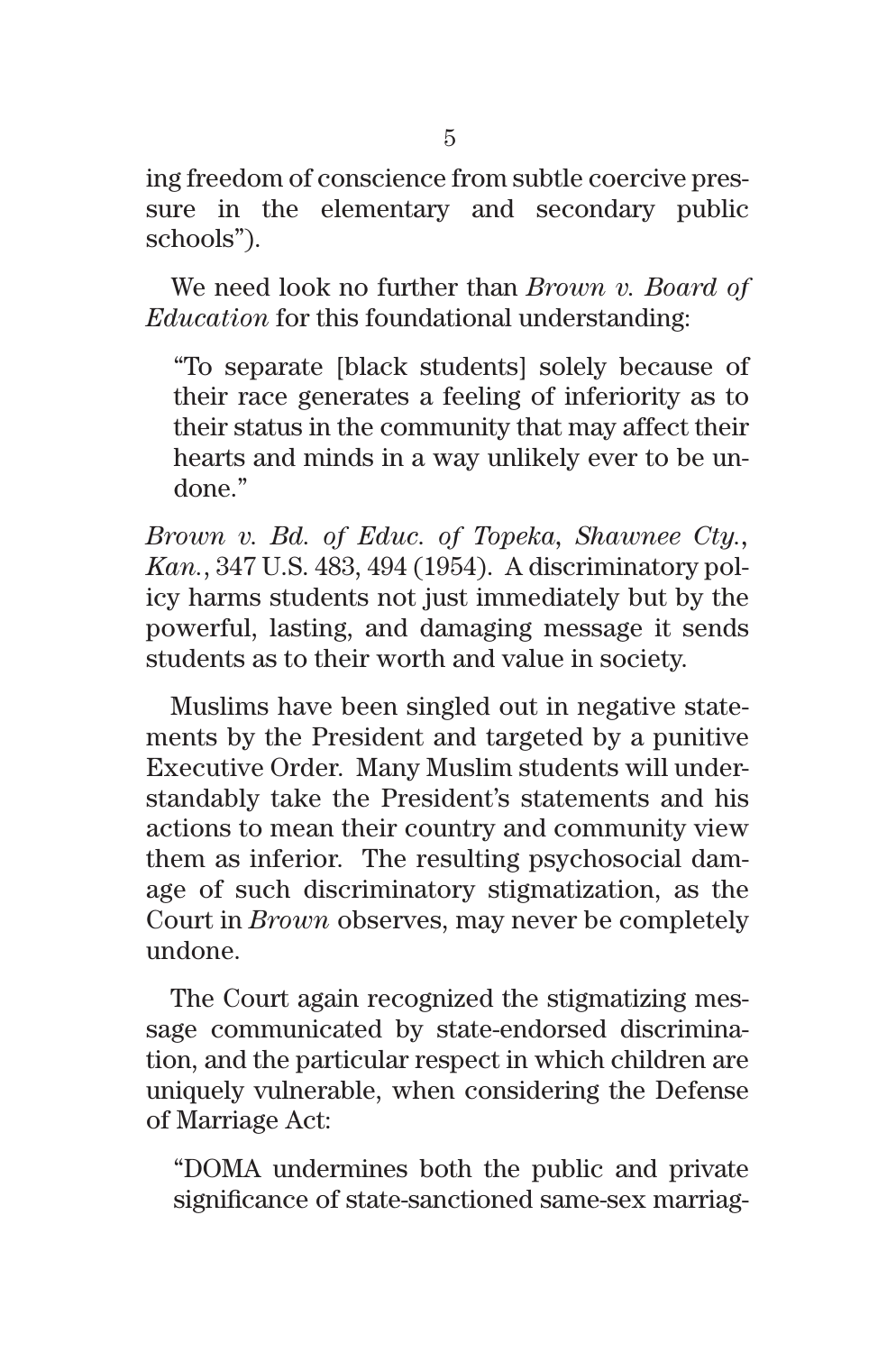es; for it tells those couples, and all the world, that their otherwise valid marriages are unworthy of federal recognition. This places same-sex couples in an unstable position of being in a second-tier marriage."

*United States v. Windsor*, 133 S. Ct. 2675, 2694 (2013). This message of unworthiness "humiliates tens of thousands of children now being raised by same-sex couples" and makes it "difficult for the children to understand the integrity and closeness of their own family and its concord with other families in their community and in their daily lives." *Id*. Separated out for different treatment, children raised by same-sex couples "suffer the stigma of knowing their families are somehow lesser." *Obergefell v. Hodges*, 135 S. Ct. 2584, 2600 (2015). Federal policies effectuating discrimination "harm and humiliate" children associated with the targeted group. *Id.* at 2601.

After Donald Trump announced his candidacy for President in June 2015, he made numerous disparaging comments about Muslims. This continued throughout his campaign and into his presidency. *See Amicus Curiae Brief of the Roderick and Solange MacArthur Justice Center* at 6-26. The 1.3 million Muslim children<sup>3</sup> in the United States have

<sup>3</sup> *U.S. Muslims Concerned About Their Place in Society, But Continue to Believe in the American Dream*, Pew Research Center (Jul. 26, 2017), [http://www.pewforum.org/2017/](http://www.pewforum.org/2017/07/26/demographic-portrait-of-muslim-americans/#how-many-muslims-are-there-in-the-united-states-and-how-do-we-know) [07/26/demographic-portrait-of-muslim-americans/#how-many](http://www.pewforum.org/2017/07/26/demographic-portrait-of-muslim-americans/#how-many-muslims-are-there-in-the-united-states-and-how-do-we-know)[muslims-are-there-in-the-united-states-and-how-do-we-know](http://www.pewforum.org/2017/07/26/demographic-portrait-of-muslim-americans/#how-many-muslims-are-there-in-the-united-states-and-how-do-we-know) (reporting demographic estimate of the number of U.S. Muslims, including the number of children, based on survey data).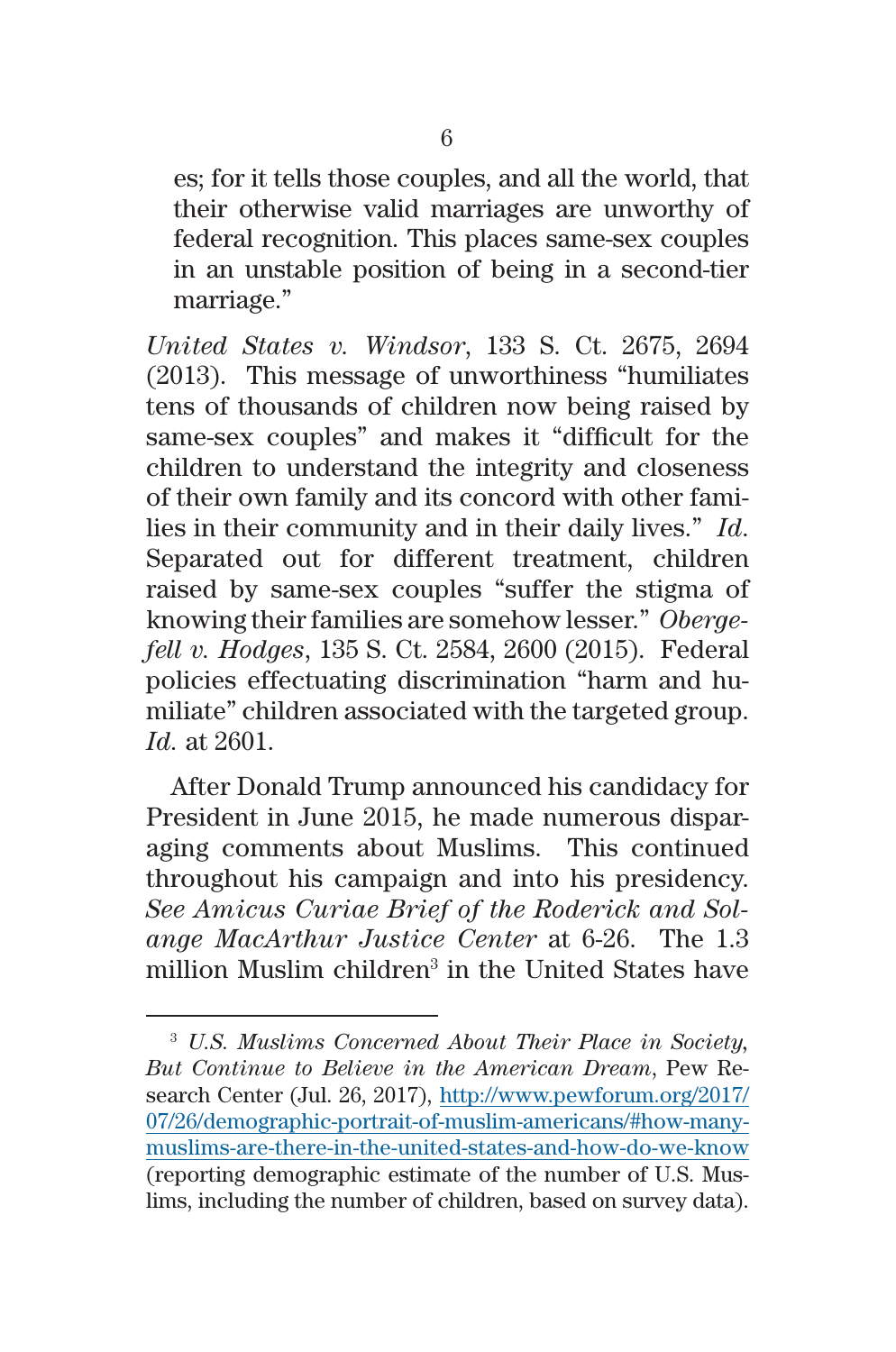heard President Trump refer to them as a "problem,"4 group them as terrorists, $5$  and describe them as filled with "tremendous hatred."6 Repeatedly, they have been exposed to public statements by President Trump that Muslims like themselves should be registered in a government database<sup>7</sup> and that no

<sup>5</sup> *Id*.

<sup>7</sup> Hunter Walker, *Donald Trump Has Big Plans for 'Radical Islamic' Terrorists, 2016 and 'That Communist' Bernie Sanders*, Yahoo News (Nov. 19, 2015), [https://www.yahoo.](https://www.yahoo.com/news/donald-trump-has-big-plans-1303117537878070.html) [com/news/donald-trump-has-big-plans-1303117537878070.](https://www.yahoo.com/news/donald-trump-has-big-plans-1303117537878070.html) [html;](https://www.yahoo.com/news/donald-trump-has-big-plans-1303117537878070.html) Vaughn Hillyard, *Donald Trump's Plan for a Muslim Database Draws Comparison to Nazi Germany*, NBC News (Nov. 20, 2015, 9:27 AM), [http://www.nbcnews.com/politics/](http://www.nbcnews.com/politics/2016-election/trump-says-he-would-certainly-implement-muslim-database-n466716) [2016-election/trump-says-he-would-certainly-implement-mus](http://www.nbcnews.com/politics/2016-election/trump-says-he-would-certainly-implement-muslim-database-n466716)[lim-database-n466716](http://www.nbcnews.com/politics/2016-election/trump-says-he-would-certainly-implement-muslim-database-n466716); ABC 33/40, *Donald Trump in Birmingham: Full Speech at the BJCC* (Nov. 21, 2015), [https://www.](https://www.youtube.com/watch?v=IgvPoFo1zPY) [youtube.com/watch?v=IgvPoFo1zPY](https://www.youtube.com/watch?v=IgvPoFo1zPY) (minutes 43:11 to 43:32); Jim Otte, *Donald Trump in Ohio: U.S. Has Become 'Soft, Weak,'* Dayton Daily News (Nov. 23, 2015, 10:25 PM),

<sup>4</sup> Donald J. Trump (@realDonaldTrump), Twitter (Dec.10, 2015, 4:49 AM), [https://twitter.com/realDonaldTrump/sta](https://twitter.com/realDonaldTrump/status/674934005725331456)[tus/674934005725331456](https://twitter.com/realDonaldTrump/status/674934005725331456); Donald J. Trump (@realDonald-Trump), Twitter (Dec. 10, 2015, 5:00 AM), [https://twitter.com/](https://twitter.com/realDonaldTrump/status/674936832010887168) [realDonaldTrump/status/674936832010887168](https://twitter.com/realDonaldTrump/status/674936832010887168); Donald J. Trump (@realDonaldTrump), Twitter (Dec. 10, 2015, 5:21 PM), [https://](https://twitter.com/realDonaldTrump/status/675123192864899072) [twitter.com/realDonaldTrump/status/675123192864899072](https://twitter.com/realDonaldTrump/status/675123192864899072); CNN, *Donald Trump Anderson Cooper Interview Q&A 2/4/16*, YouTube (Feb. 4, 2016), [https://www.youtube.com/watch?v=uW9](https://www.youtube.com/watch?v=uW9UlMqJtro) [UlMqJtro](https://www.youtube.com/watch?v=uW9UlMqJtro) (minutes 18:42 to 18:46).

<sup>6</sup> Theodore Schleifer, *Donald Trump: 'I Think Islam Hates Us',* CNN (Mar. 10, 2016, 5:56 PM), [http://www.cnn.com/2016/](http://www.cnn.com/2016/03/09/politics/donald-trump-islam-hates-us/) [03/09/politics/donald-trump-islam-hates-us/;](http://www.cnn.com/2016/03/09/politics/donald-trump-islam-hates-us/) *Transcript of Republican Debate in Miami, Full Text*, CNN (Mar. 15, 2016, 3:11 PM), [http://www.cnn.com/2016/03/10/politics/republican-debate](http://www.cnn.com/2016/03/10/politics/republican-debate-transcript-full-text/)[transcript-full-text/](http://www.cnn.com/2016/03/10/politics/republican-debate-transcript-full-text/).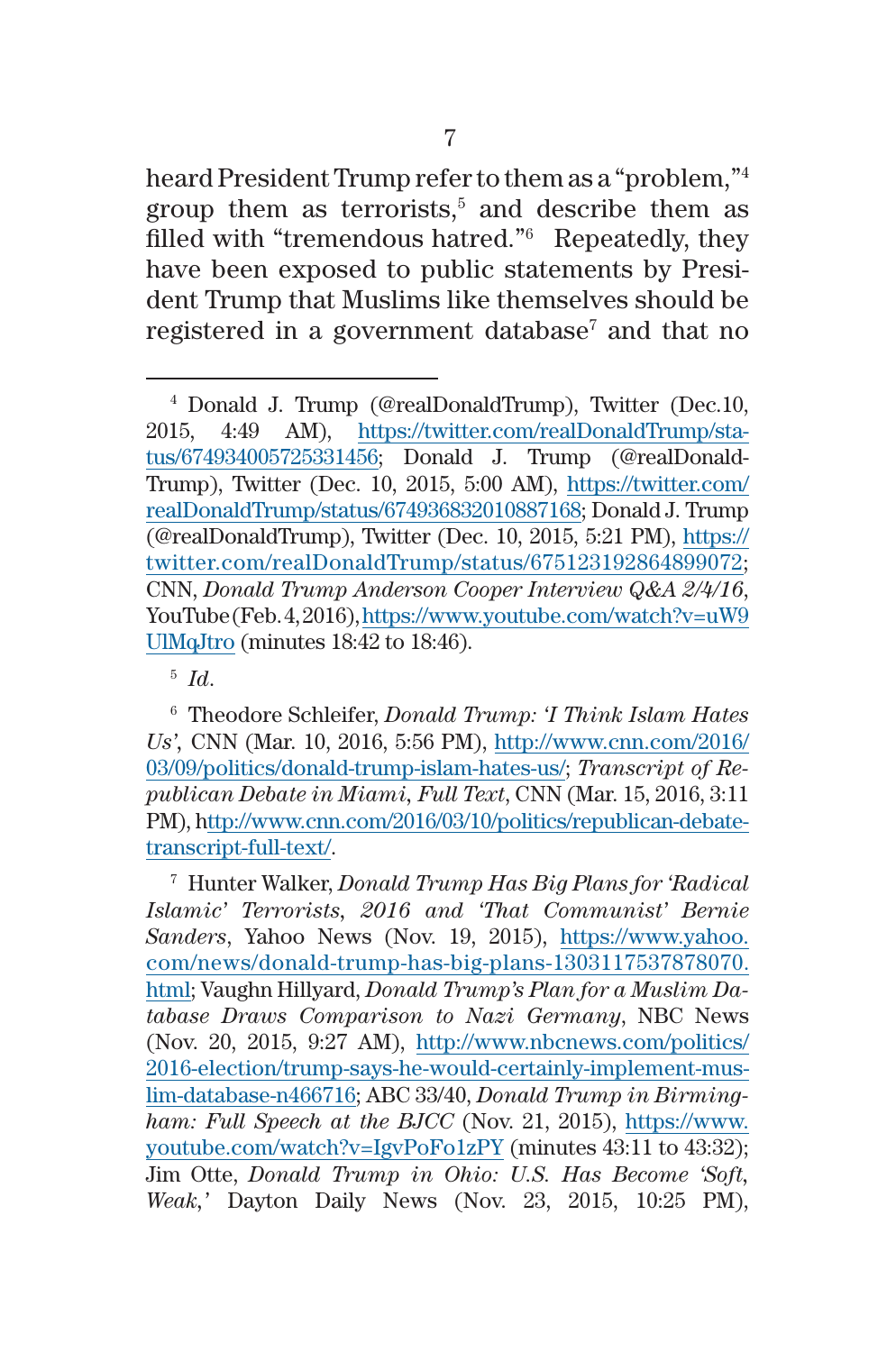one sharing their religion should be allowed into the country.8 A week into the Presidency, following this barrage of anti-Muslim statements, the first version of the Executive Order issued. Executive Order No. 13,769 (revoked and replaced by challenged Executive Order No. 13,780 on March 6, 2017). In an obvious reference to his campaign promise of a "Muslim ban," the President stated "we all know what [the Executive Order] means." *Trump Signs Executive Orders at Pentagon*, ABC News (Jan. 27, 2017), [http://abcnews.go.com/Politics/video/trump](http://abcnews.go.com/Politics/video/trump-signs-executive-orders-pentagon-45099173)[signs-executive-orders-pentagon-45099173](http://abcnews.go.com/Politics/video/trump-signs-executive-orders-pentagon-45099173). The challenged Executive Order, now in its second iteration, taken together with its predecessor and the barrage

[http://www.daytondailynews.com/news/national-govt](http://www.daytondailynews.com/news/national-govt-politics/donald-trump-ohio-has-become-soft-weak/5ZOBQutE4XSjTxV2NjvFnJ/)[politics/donald-trump-ohio-has-become-soft-weak/5ZOBQut](http://www.daytondailynews.com/news/national-govt-politics/donald-trump-ohio-has-become-soft-weak/5ZOBQutE4XSjTxV2NjvFnJ/) [E4XSjTxV2NjvFnJ/.](http://www.daytondailynews.com/news/national-govt-politics/donald-trump-ohio-has-become-soft-weak/5ZOBQutE4XSjTxV2NjvFnJ/)

<sup>8</sup> *Donald J. Trump Statement on Preventing Muslim Immigration,* Trump-Pence (Dec. 7, 2015), [https://web.archive.](https://web.archive.org/web/20170301013409/https://www.donaldjtrump.com/press-releases/donald-j.-trump-statement-on-preventing-muslim-immigration) [org/web/20170301013409/https://www.donaldjtrump.com/](https://web.archive.org/web/20170301013409/https://www.donaldjtrump.com/press-releases/donald-j.-trump-statement-on-preventing-muslim-immigration) [press-releases/donald-j.-trump-statement-on-preventing-mus](https://web.archive.org/web/20170301013409/https://www.donaldjtrump.com/press-releases/donald-j.-trump-statement-on-preventing-muslim-immigration)[lim-immigration](https://web.archive.org/web/20170301013409/https://www.donaldjtrump.com/press-releases/donald-j.-trump-statement-on-preventing-muslim-immigration) (Internet Archive record on Mar. 1, 2017); Donald J. Trump (@realDonaldTrump), Twitter (Dec. 7, 2015, 2:32 PM), [https://twitter.com/realDonaldTrump/status/67399](https://twitter.com/realDonaldTrump/status/673993417429524480) [3417429524480;](https://twitter.com/realDonaldTrump/status/673993417429524480) Jenna Johnson, *Trump Calls for 'Total and Complete Shutdown of Muslims Entering the United States,'*  Wash. Post (Dec. 7, 2015, 7:43 PM), [https://www.washington](https://www.washingtonpost.com/news/post-politics/wp/2015/12/07/donald-trump-calls-for-total-and-complete-shutdown-of-muslims-entering-the-united-states/)[post.com/news/post-politics/wp/2015/12/07/donald-trump](https://www.washingtonpost.com/news/post-politics/wp/2015/12/07/donald-trump-calls-for-total-and-complete-shutdown-of-muslims-entering-the-united-states/)[calls-for-total-and-complete-shutdown-of-muslims-entering](https://www.washingtonpost.com/news/post-politics/wp/2015/12/07/donald-trump-calls-for-total-and-complete-shutdown-of-muslims-entering-the-united-states/)[the-united-states/](https://www.washingtonpost.com/news/post-politics/wp/2015/12/07/donald-trump-calls-for-total-and-complete-shutdown-of-muslims-entering-the-united-states/); MSNBC, *Donald Trump on Muslim Travel Ban, Obama And 2016,* YouTube (Dec. 8, 2015), [https://www.](https://www.youtube.com/watch?v=5I3E3-U-1jc) [youtube.com/watch?v=5I3E3-U-1jc](https://www.youtube.com/watch?v=5I3E3-U-1jc) (minutes 14:58 to 15:14); *Transcripts: Exclusive Interview with Donald Trump*, Anderson Cooper 360 Degrees (Mar. 9, 2016, 8:00 PM), [http://](http://www.cnn.com/TRANSCRIPTS/1603/09/acd.01.html) [www.cnn.com/TRANSCRIPTS/1603/09/acd.01.html](http://www.cnn.com/TRANSCRIPTS/1603/09/acd.01.html).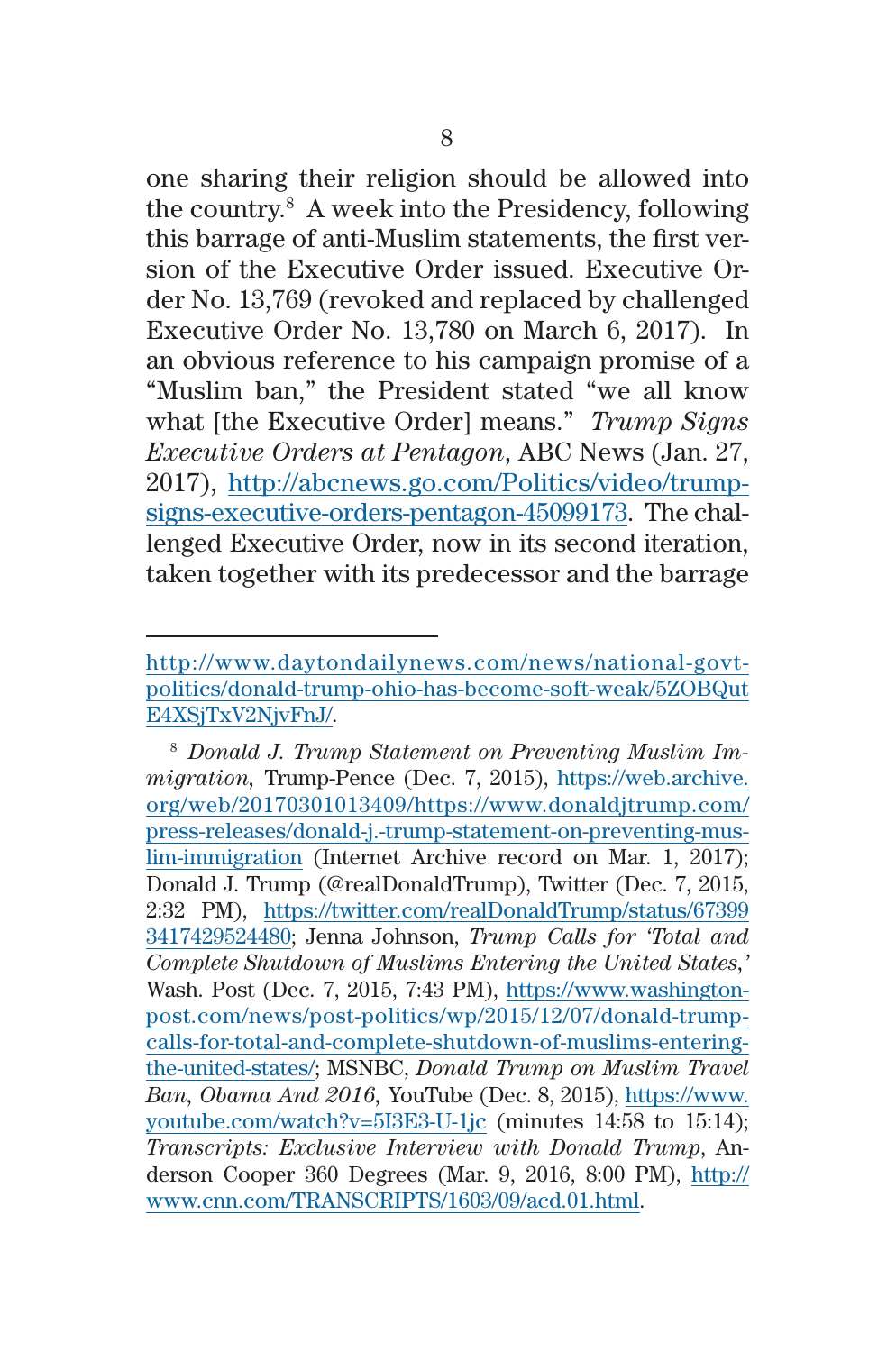of hateful statements by President Trump, is inevitably seen by students as government-endorsed religious discrimination against Muslims. As such, it harms and humiliates Muslim children by telling all the world they are unworthy. Should the Court uphold the Executive Order, it will affect students' hearts and minds in a way unlikely ever to be undone.

- **II. Bias-based harassment and discrimination against children who are Muslim or perceived to be Muslim has significant negative consequences.**
	- **a. Since the presidential election campaign began, hate crimes and discrimination against Muslims, including children, have surged.**

Since Donald Trump announced his candidacy for President in June 2015, our nation has seen a dramatic rise in hate crimes against Muslims. The FBI reported that hate crimes against Muslims increased by 67% from 2014 to  $2015$ .<sup>9</sup> Since the beginning of 2015, hate crimes against Muslims are at the highest level since the aftermath of September 11, 2001. Eric Lichtblau, *Hate Crimes Against American Muslims Most Since Post-9/11 Era*, N.Y. Times (Sept. 17, 2016), [https://www.nytimes.](https://www.nytimes.com/2016/09/18/us/politics/hate-crimes-american-muslims-rise.html?mcubz=1) [com/2016/09/18/us/politics/hate-crimes-american-](https://www.nytimes.com/2016/09/18/us/politics/hate-crimes-american-muslims-rise.html?mcubz=1)

<sup>9</sup> *See* FBI 2015 Hate Crime Statistics, [https://ucr.fbi.gov/](https://ucr.fbi.gov/hate-crime/2015) [hate-crime/2015](https://ucr.fbi.gov/hate-crime/2015); Mazin Sidahmed, *FBI Reports Hate Crimes Against Muslims Surged 67% in 2015*, The Guardian (Nov. 14, 2016), [https://www.theguardian.com/us-news/2016/nov/14/](https://www.theguardian.com/us-news/2016/nov/14/fbi-anti-muslim-hate-crimes-rise-2015) [fbi-anti-muslim-hate-crimes-rise-2015.](https://www.theguardian.com/us-news/2016/nov/14/fbi-anti-muslim-hate-crimes-rise-2015)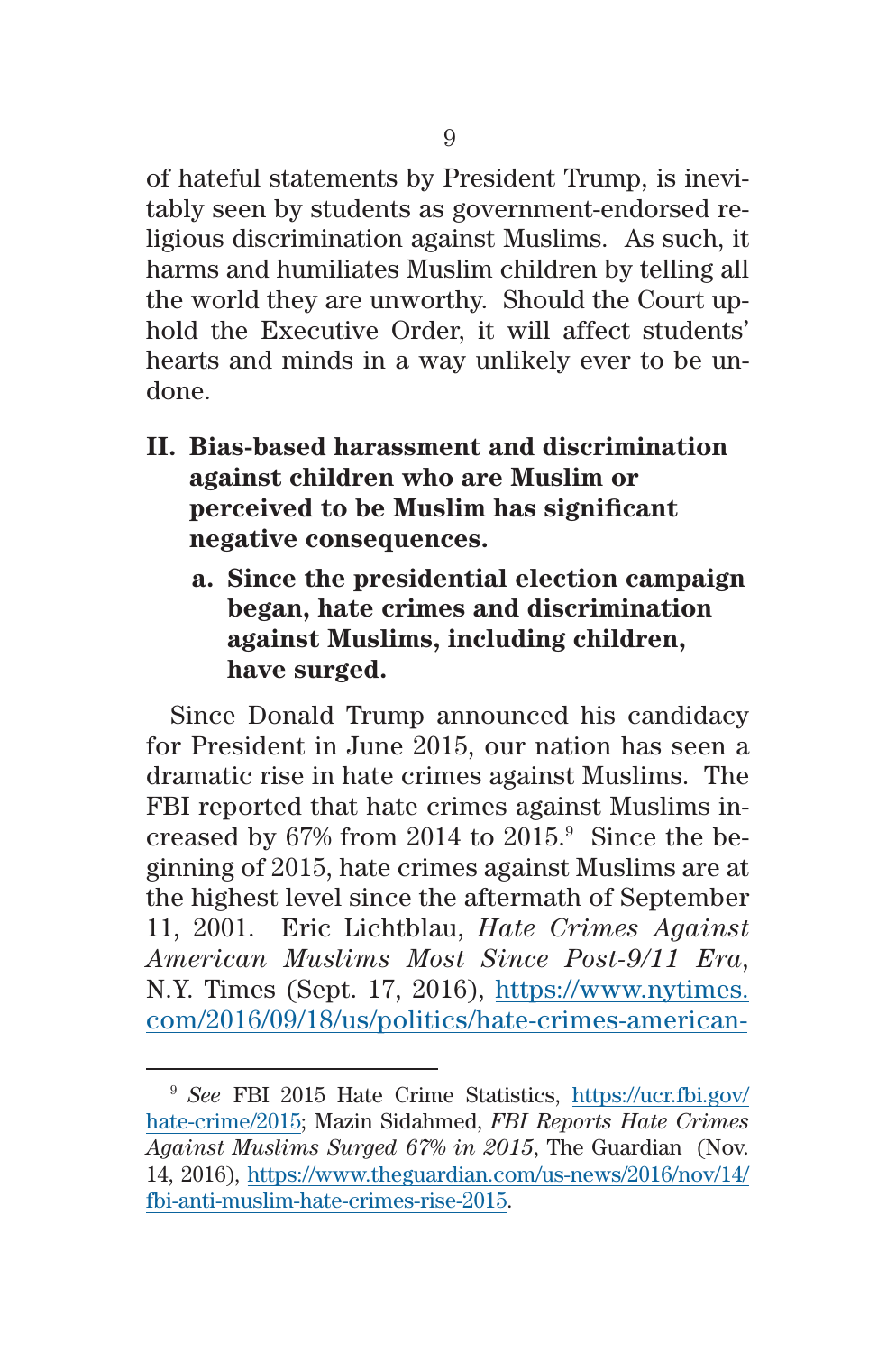[muslims-rise.html?mcubz=1](https://www.nytimes.com/2016/09/18/us/politics/hate-crimes-american-muslims-rise.html?mcubz=1) (stating that hate crimes against American Muslims were up 78% over 2015 and that attacks on those perceived as Arab increased even more dramatically). In the five days immediately following then-candidate Trump's call for a shutdown of Muslims entering the United States, the frequency of anti-Muslim hate crime increased 87.5% compared to the previous five days, and included multiple assaults and two fire bombings. *See Special Status Report: Hate Crime in the United States*, Center for the Study of Hate & Extremism, California State University, San Bernardino (2016), at 15-19, 26-33, [https://csbs.csusb.](https://csbs.csusb.edu/sites/csusb_csbs/files/SPECIAL%20STATUS%20REPORT%20Final%20Draft.pdf) [edu/sites/csusb\\_csbs/files/SPECIAL%20STATUS%20](https://csbs.csusb.edu/sites/csusb_csbs/files/SPECIAL%20STATUS%20REPORT%20Final%20Draft.pdf) [REPORT%20Final%20Draft.pdf.](https://csbs.csusb.edu/sites/csusb_csbs/files/SPECIAL%20STATUS%20REPORT%20Final%20Draft.pdf)

The Executive Order challenged here, which President Trump himself has described as the "watered down, politically correct version" of the initial Executive Order, $10$  has done nothing to abate this crisis. Arson, vandalism, and threats have been directed at an average of nine mosques each month in 2017. Nancy Coleman, *On Average, 9 Mosques Have Been Targeted Every Month This Year,* CNN (Aug. 7, 2017, 3:38 PM), [https://amp.cnn.com/cnn/](https://amp.cnn.com/cnn/2017/03/20/us/mosques-targeted-2017-trnd/index.html) [2017/03/20/us/mosques-targeted-2017-trnd/index.html.](https://amp.cnn.com/cnn/2017/03/20/us/mosques-targeted-2017-trnd/index.html)

These numbers do not reflect the many incidents targeting those perceived to be Muslims, such as

<sup>10</sup> Donald J. Trump (@realDonaldTrump), Twitter (June 5, 2017, 3:29 AM), [https://twitter.com/realdonaldtrump/status/](https://twitter.com/realdonaldtrump/status/871675245043888128) [871675245043888128](https://twitter.com/realdonaldtrump/status/871675245043888128).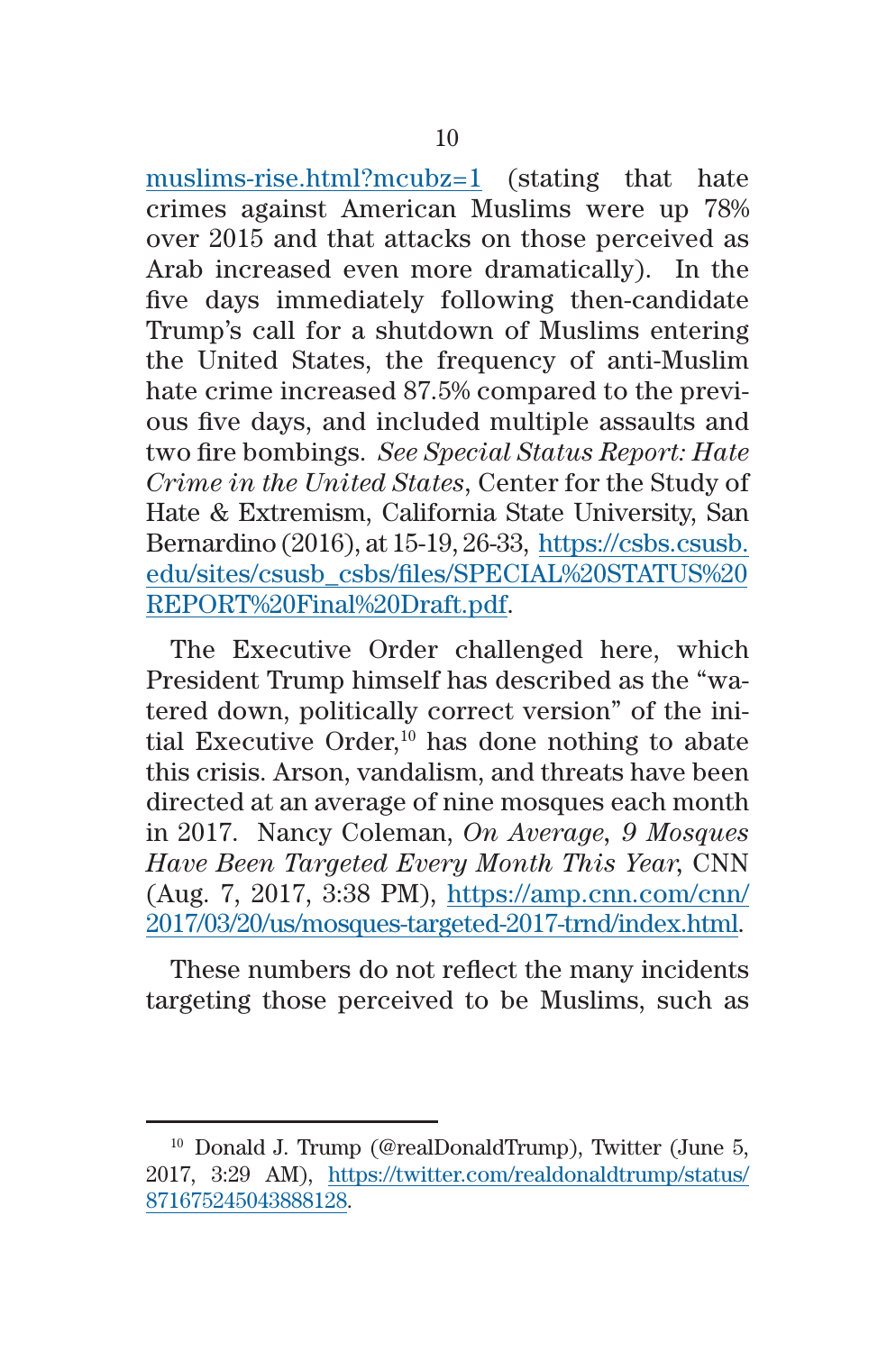Sikhs,<sup>11</sup> non-Muslim South Asians,<sup>12</sup> Middle Eastern $ers$ ,<sup>13</sup> and others, whose harassment is driven by anti-Muslim animus even though the harasser has inadvertently targeted the wrong individuals. *See*  Nagwa Ibrahim, *The Origins of Muslim Racialization in U.S. Law*, 7 UCLA J. Islamic & Near E. L. 121, 144 (2008).

Unfortunately, the schoolhouse walls do not shield Muslim children, or those perceived to be Muslim, from hate crimes and discrimination. Overall, Muslim students report bullying four times more than other students. *See* Dalia Mogahed & Youssef Chouhoud, *American Muslim Poll 2017: Muslims at the Crossroads*, Institute for Social Policy and Understanding at 4, 12 (2017), [https://](https://www.ispu.org/wp-content/uploads/2017/06/AMP-2017_Full-Report.pdf) [www.ispu.org/wp-content/uploads/2017/06/AMP-2017](https://www.ispu.org/wp-content/uploads/2017/06/AMP-2017_Full-Report.pdf) [\\_Full-Report.pdf.](https://www.ispu.org/wp-content/uploads/2017/06/AMP-2017_Full-Report.pdf) A 2015 survey of California Muslim students found that 55% were subject to some type of bullying based on religious identity. *Misla-*

<sup>11</sup> Artemis Moshtaghian, Huizhong Wu & Susannah Cullinane, *Sikh Man's Shooting in Wash. Investigated as Hate Crime,* CNN (Mar. 6, 2017, 8:18 AM), [http://www.cnn.](http://www.cnn.com/2017/03/05/us/washington-sikh-shooting/index.html) [com/2017/03/05/us/washington-sikh-shooting/index.html](http://www.cnn.com/2017/03/05/us/washington-sikh-shooting/index.html).

<sup>12</sup> Sangay K. Mishra, *An Indian Immigrant is Murdered in Kansas. It's Part of a Spike in Hate Crimes Against South Asians*, Wash. Post (Mar. 7, 2017), [https://www.washington](https://www.washingtonpost.com/news/monkey-cage/wp/2017/03/07/the-kansas-murder-of-an-indian-immigrant-is-part-of-a-spike-in-hate-crimes-against-south-asians/?utm_term=.5dc522e4e6d6)[post.com/news/monkey-cage/wp/2017/03/07/the-kansas-mur](https://www.washingtonpost.com/news/monkey-cage/wp/2017/03/07/the-kansas-murder-of-an-indian-immigrant-is-part-of-a-spike-in-hate-crimes-against-south-asians/?utm_term=.5dc522e4e6d6)[der-of-an-indian-immigrant-is-part-of-a-spike-in-hate-crimes](https://www.washingtonpost.com/news/monkey-cage/wp/2017/03/07/the-kansas-murder-of-an-indian-immigrant-is-part-of-a-spike-in-hate-crimes-against-south-asians/?utm_term=.5dc522e4e6d6)[against-south-asians/?utm\\_term=.5dc522e4e6d6.](https://www.washingtonpost.com/news/monkey-cage/wp/2017/03/07/the-kansas-murder-of-an-indian-immigrant-is-part-of-a-spike-in-hate-crimes-against-south-asians/?utm_term=.5dc522e4e6d6)

<sup>13</sup> Kelly Weill, *'Get Out of America': Middle Eastern Restaurant Attacked in Potential Hate Crime*, The Daily Beast (Mar. 12, 2017, 8:00 PM), [http://www.thedailybeast.com/get](http://www.thedailybeast.com/get-out-of-america-middle-eastern-restaurant-attacked-in-potential-hate-crime)[out-of-america-middle-eastern-restaurant-attacked-in-poten](http://www.thedailybeast.com/get-out-of-america-middle-eastern-restaurant-attacked-in-potential-hate-crime)[tial-hate-crime.](http://www.thedailybeast.com/get-out-of-america-middle-eastern-restaurant-attacked-in-potential-hate-crime)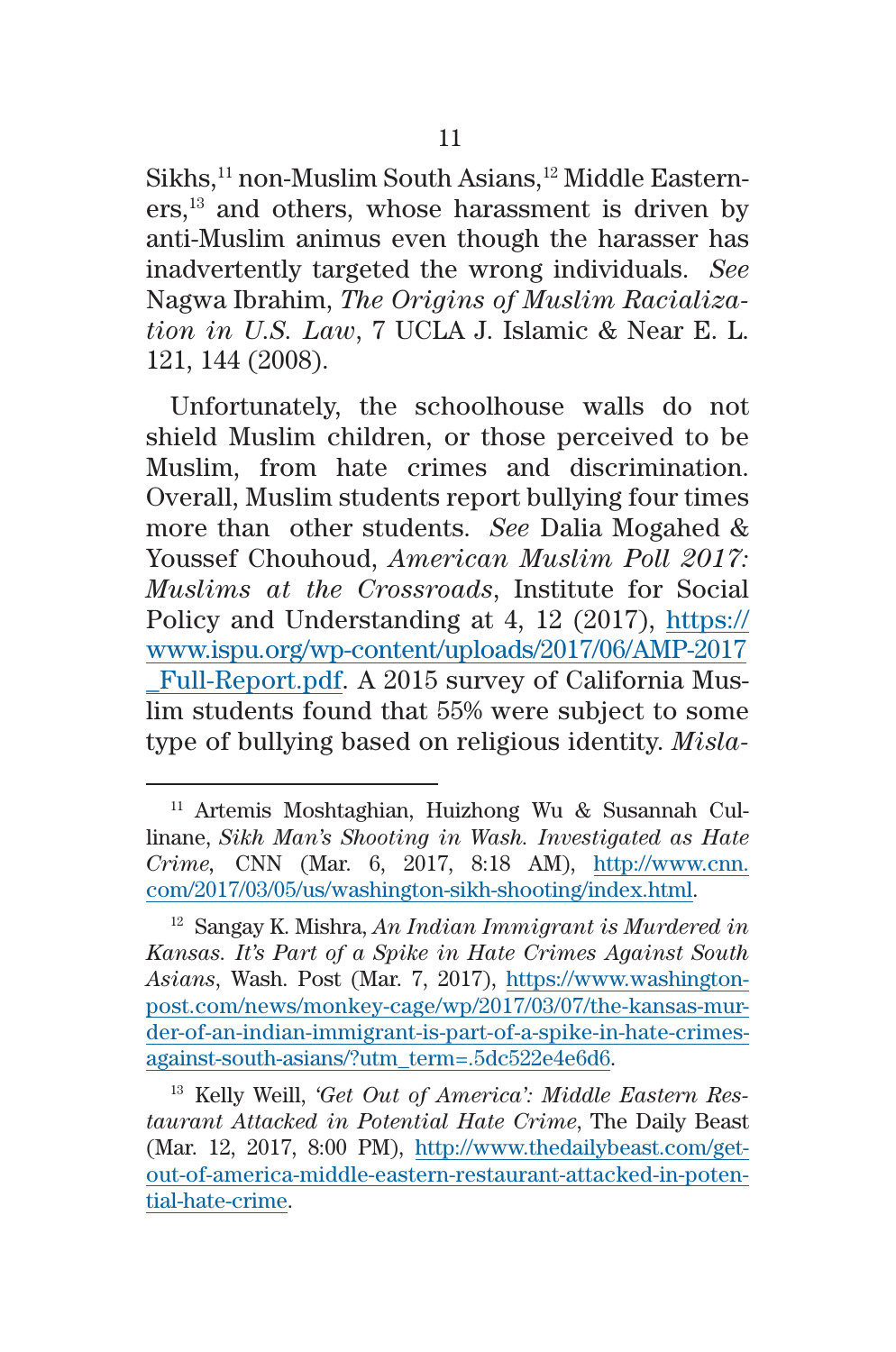*beled: The Impact of School Bullying and Discrimination on California Muslim Students*, Council on American-Islamic Relations California at 4 (2015), [https://ca.cair.com/sfba/wp-content/up](https://ca.cair.com/sfba/wp-content/uploads/2015/10/CAIR-CA-2015-Bullying-Report-Web.pdf)[loads/2015/10/CAIR-CA-2015-Bullying-Report-Web.](https://ca.cair.com/sfba/wp-content/uploads/2015/10/CAIR-CA-2015-Bullying-Report-Web.pdf) [pdf](https://ca.cair.com/sfba/wp-content/uploads/2015/10/CAIR-CA-2015-Bullying-Report-Web.pdf). Another study found that 70% of American Muslim youth have experienced negative reactions due to their religious beliefs and practices. Sameera Ahmed, *Adolescents and Emerging Adults, in Counseling Muslims: Handbook of Mental Health Issues and Interventions* 251, 274 (Sameera Ahmed and Mona M. Amer eds., 2012). And in 2016, the Council on American-Islamic Relations recorded 209 incidents of anti-Muslim bias targeting students. *The Empowerment of Hate: 2017 Civil Rights Report*, Council on American-Islamic Relations at 23 (2017), [http://islamophobia.org/images/](http://islamophobia.org/images/2017CivilRightsReport/2017-Empowerment-of-Fear-Final.pdf) [2017CivilRightsReport/2017-Empowerment-of-Fear-](http://islamophobia.org/images/2017CivilRightsReport/2017-Empowerment-of-Fear-Final.pdf)[Final.pdf.](http://islamophobia.org/images/2017CivilRightsReport/2017-Empowerment-of-Fear-Final.pdf) A Muslim educator interviewed for this brief noted that all three of her own children had been bullied in school for being Muslim.

While Muslim students already bore the brunt of higher levels of discrimination and bullying than other students, things have worsened significantly since President Trump's campaign and election. Educators across the country have reported on this "Trump effect" in their schools, which has included the harassment and bullying of Muslim students as well as an increase in discriminatory anti-Muslim views. One high school teacher interviewed for this brief regularly conducts an anonymous classroom exercise on stereotypes. She relayed that prior to the election, no anti-Muslim stereotypes had ever been identified by her students. However, this past year,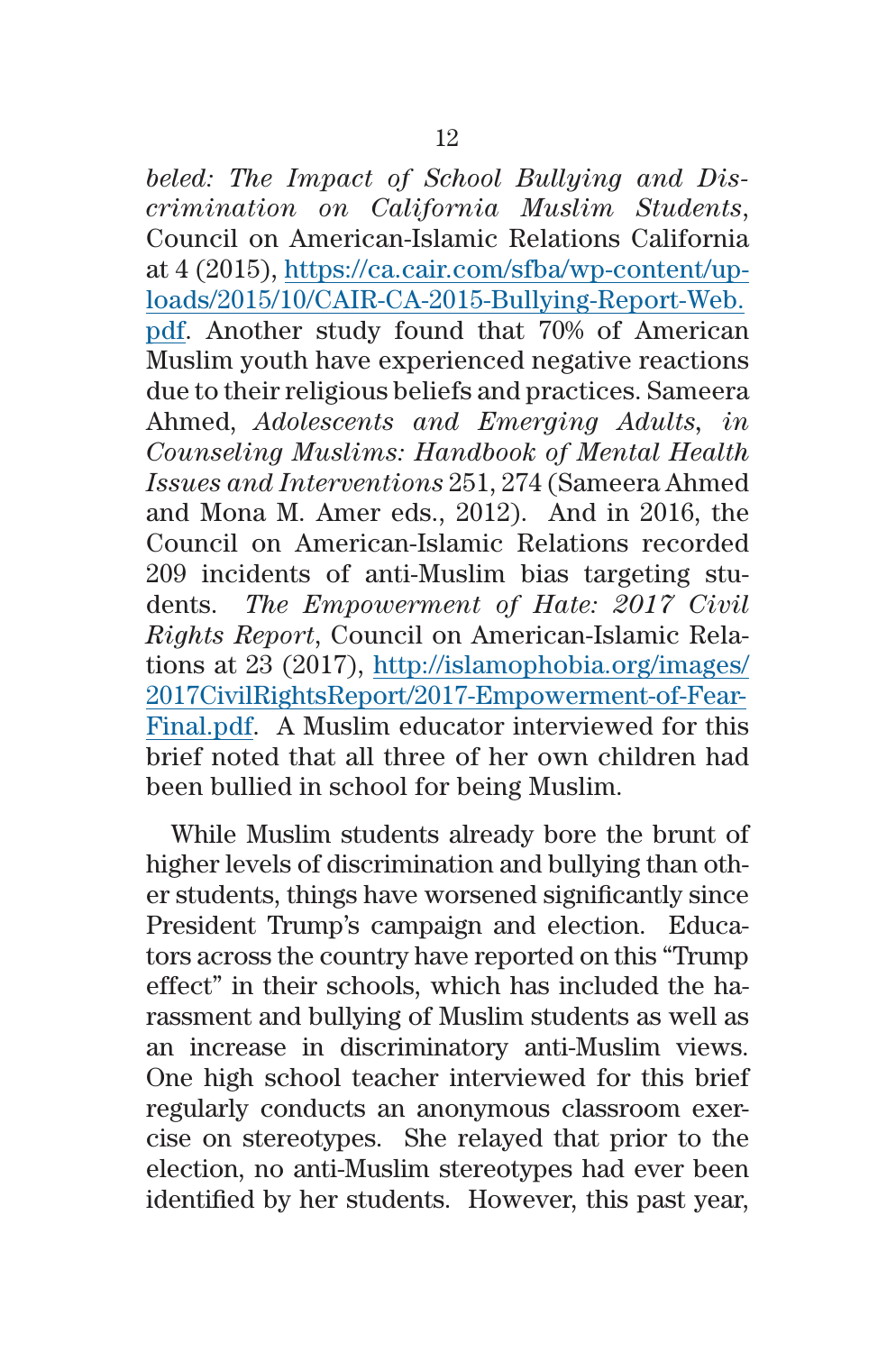there were multiple comments submitted, including stereotypes that Muslims are terrorists, they are not to be trusted, and they may be disloyal to the U.S.

In a November 2016 survey of 10,000 educators, eighty percent reported increased levels of anxiety by marginalized students, including Muslims. *The Trump Effect: The Impact of the 2016 Presidential Election on Our Nation's Schools*, Southern Poverty Law Center (Nov. 28, 2016), [https://www.splcenter.org/20161128/](https://www.splcenter.org/20161128/trump-effect-impact-2016-presidential-election-our-nations-schools) [trump-effect-impact-2016-presidential-election-our-na](https://www.splcenter.org/20161128/trump-effect-impact-2016-presidential-election-our-nations-schools)[tions-schools.](https://www.splcenter.org/20161128/trump-effect-impact-2016-presidential-election-our-nations-schools) An interviewed educator echoed this finding, speaking of the fear and nervousness of an Arab-American student around the election and noting that children were frightened by the climate of intolerance. Multiple interviewed educators reported a noticeable uptick in hateful language and discriminatory comments among students. An April 2017 survey supports this observation, finding that half of teachers said that bullying related to politics had increased and thirty percent specifically noting increased bullying based on race and ethnicity or immigration and language. Madeline Will, *Survey: Teachers Talk Politics to Students, Despite Divisive Atmosphere*, Education Week (April 4, 2017), [http://www.edweek.org/ew/articles/](http://www.edweek.org/ew/articles/2017/04/05/survey-national-politics-causing-classroom-divisions.html?print=1) [2017/04/05/survey-national-politics-causing-classroom](http://www.edweek.org/ew/articles/2017/04/05/survey-national-politics-causing-classroom-divisions.html?print=1)[divisions.html?print=1](http://www.edweek.org/ew/articles/2017/04/05/survey-national-politics-causing-classroom-divisions.html?print=1).

Incidents abound of Muslim and Middle Eastern students being called ISIS, terrorists, or having hijabs (religious head coverings) pulled off by other students during the 2016 election season and beyond. *See*, *e.g.,* Kristina Rizga, *The Chilling Rise of Islamophobia in Our Schools*, Mother Jones (Jan. 26, 2016, 11:00 AM),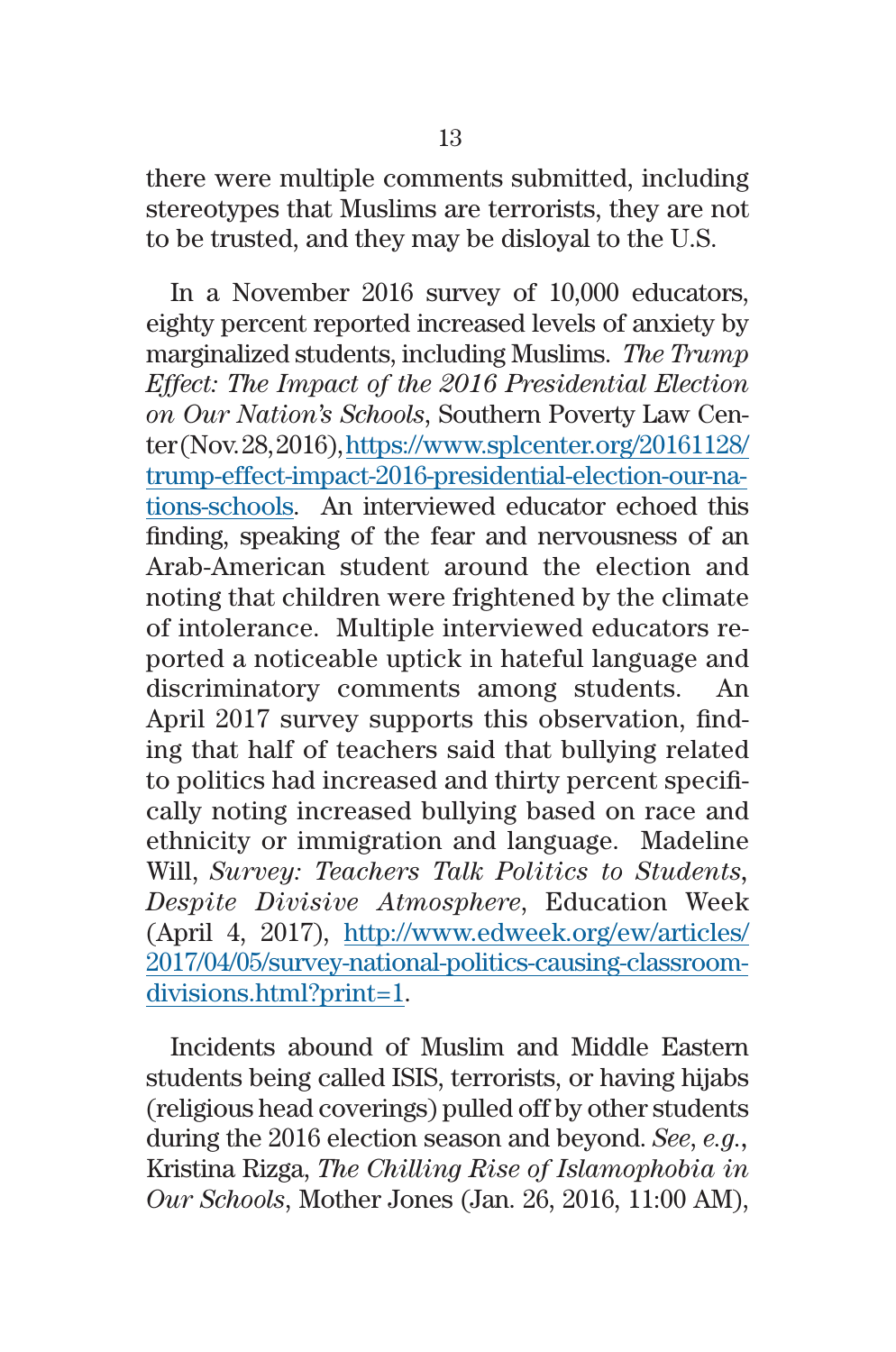[http://www.motherjones.com/politics/2016/01/bully](http://www.motherjones.com/politics/2016/01/bullying-islamophobia-in-american-schools/)[ing-islamophobia-in-american-schools/](http://www.motherjones.com/politics/2016/01/bullying-islamophobia-in-american-schools/). Interviewed educators reported that female students wearing hijabs have been bullied at school since the start of the election. One educator stated that after the first iteration of this Executive Order was announced in January 2017, there were multiple incidents of students ripping hijabs off the heads of female Muslim students at her school. In a significant number of anti-Muslim incidents around the country, students have specifically invoked President Trump's name or his message to bully a classmate. Albert Samaha, Mike Hayes & Talal Ansari, *The Kids are Alt-Right*, BuzzFeed News (June 6, 2017, 11:55 AM), [https://](https://www.buzzfeed.com/albertsamaha/kids-are-quoting-trump-to-bully-their-classmates?utm_term=.jqpP84w7G#.tc2QDk4qy) [www.buzzfeed.com/albertsamaha/kids-are-quoting](https://www.buzzfeed.com/albertsamaha/kids-are-quoting-trump-to-bully-their-classmates?utm_term=.jqpP84w7G#.tc2QDk4qy)[trump-to-bully-their-classmates?utm\\_term=.jqpP84](https://www.buzzfeed.com/albertsamaha/kids-are-quoting-trump-to-bully-their-classmates?utm_term=.jqpP84w7G#.tc2QDk4qy) [w7G#.tc2QDk4qy](https://www.buzzfeed.com/albertsamaha/kids-are-quoting-trump-to-bully-their-classmates?utm_term=.jqpP84w7G#.tc2QDk4qy) (substantiating reports submitted to a ProPublica database tracking hate crimes and bias incidents). And educators interviewed for this brief stated that students who are not assumed to be Muslim based on their appearance, such as Bosnians, are now afraid to identify as Muslim or be open about their religious identity.

## **b. Bullying, harassment, and discrimination cause significant negative harm to the victims.**

Students who face discrimination and are bullied because of their actual or perceived Muslim identity suffer significant negative effects. In general, children who are bullied suffer from negative health consequences and decreased academic achievement. *See Effects of Bullying,* U.S. Dep't. of Health & Human Services, [https://www.stopbullying.gov/](https://www.stopbullying.gov/at-risk/effects/index.html)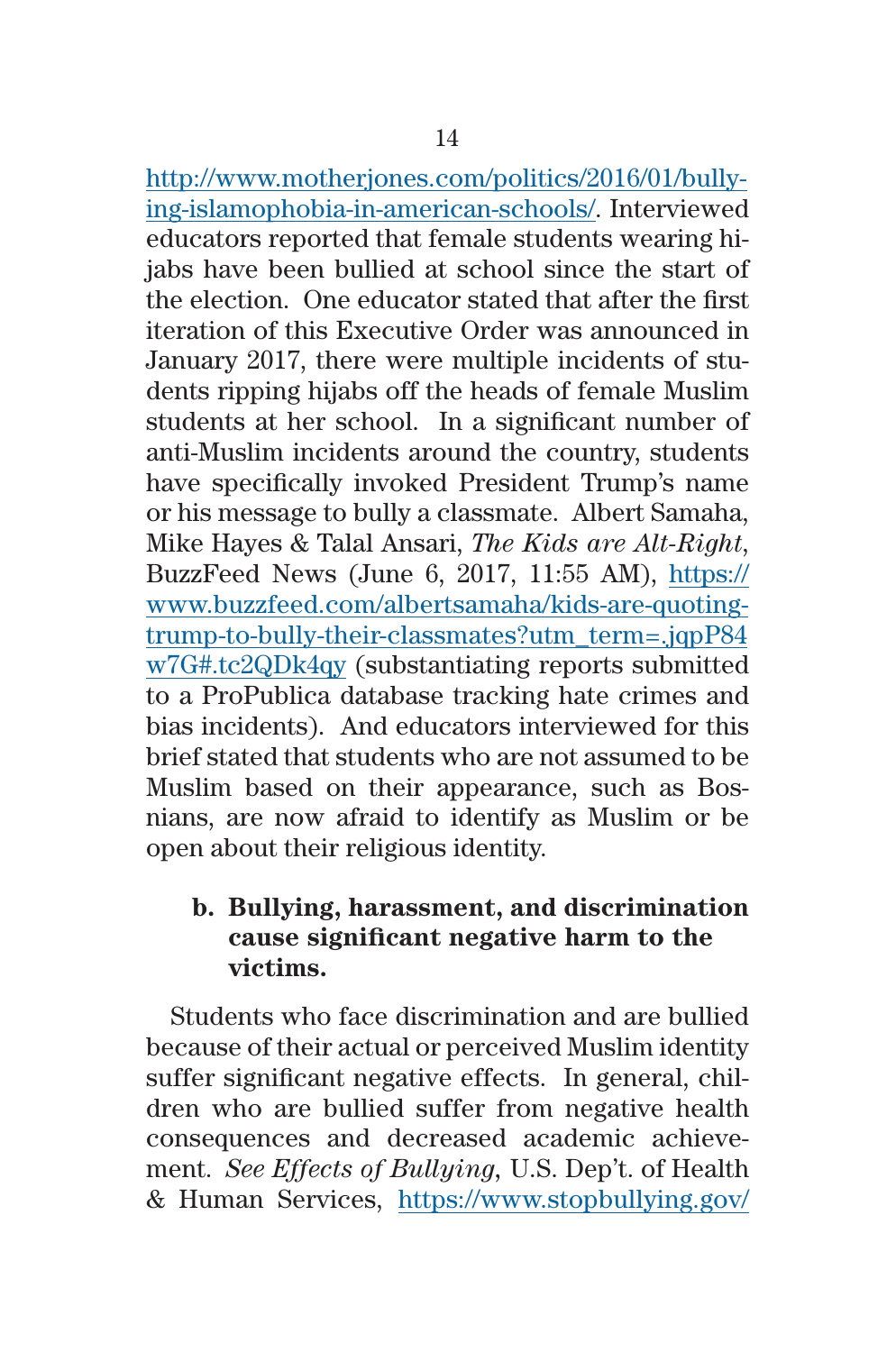[at-risk/effects/index.html](https://www.stopbullying.gov/at-risk/effects/index.html). The negative health impacts of bullying include depression, anxiety, changes in sleep and eating patterns, and increased feelings of sadness and loneliness.14 Children who have been bullied are also at higher risk for problems like colds, headaches, and are more likely to take up smoking. Dieter Wolke & Suzet Tanya Lereya, *Long-term Effects of Bullying*, 100 Arch. Dis. Child. 879, 879 (2015), [https://www.ncbi.nlm.nih.gov/pmc/](https://www.ncbi.nlm.nih.gov/pmc/articles/PMC4552909/) [articles/PMC4552909/.](https://www.ncbi.nlm.nih.gov/pmc/articles/PMC4552909/) The negative effects on academic achievement are reflected in drops in GPA and standardized test scores and increased rates of truancy, absenteeism, and drop-outs. *See Effects of Bullying.*

When children are bullied or harassed because of discriminatory animus aimed at their Muslim faith or Middle Eastern ancestry, children suffer more significantly than from generalized harassment, with worse mental health and substance abuse levels,

<sup>14</sup> *Effects of Bullying* (stating that children who are bullied are more likely to experience depression, anxiety, increases in sadness and loneliness, and health complaints); Dieter Wolke and Suzet Tanya Lereya, *Long-term Effects of Bullying*, 100 Arch. Dis. Child. 879, 879 (2015), [https://www.ncbi.nlm.nih.](https://www.ncbi.nlm.nih.gov/pmc/articles/PMC4552909/) [gov/pmc/articles/PMC4552909/](https://www.ncbi.nlm.nih.gov/pmc/articles/PMC4552909/) (children who were victims of bullying are at higher risk for anxiety disorder, depression, and thoughts of self-harm and suicide); Xiaoyan Zhang et al., *The Impact of School Social Support and Bullying Victimization on Psychological Distress among California Adolescents*, 14 Cal. J. Health Promot. 56, 56 (2016) (adolescents who are victims of bullying suffer from various psychological problems like anxiety and depression, are twice as likely to suffer from serious psychological distress compared to others, and are associated with a higher risk of suicide).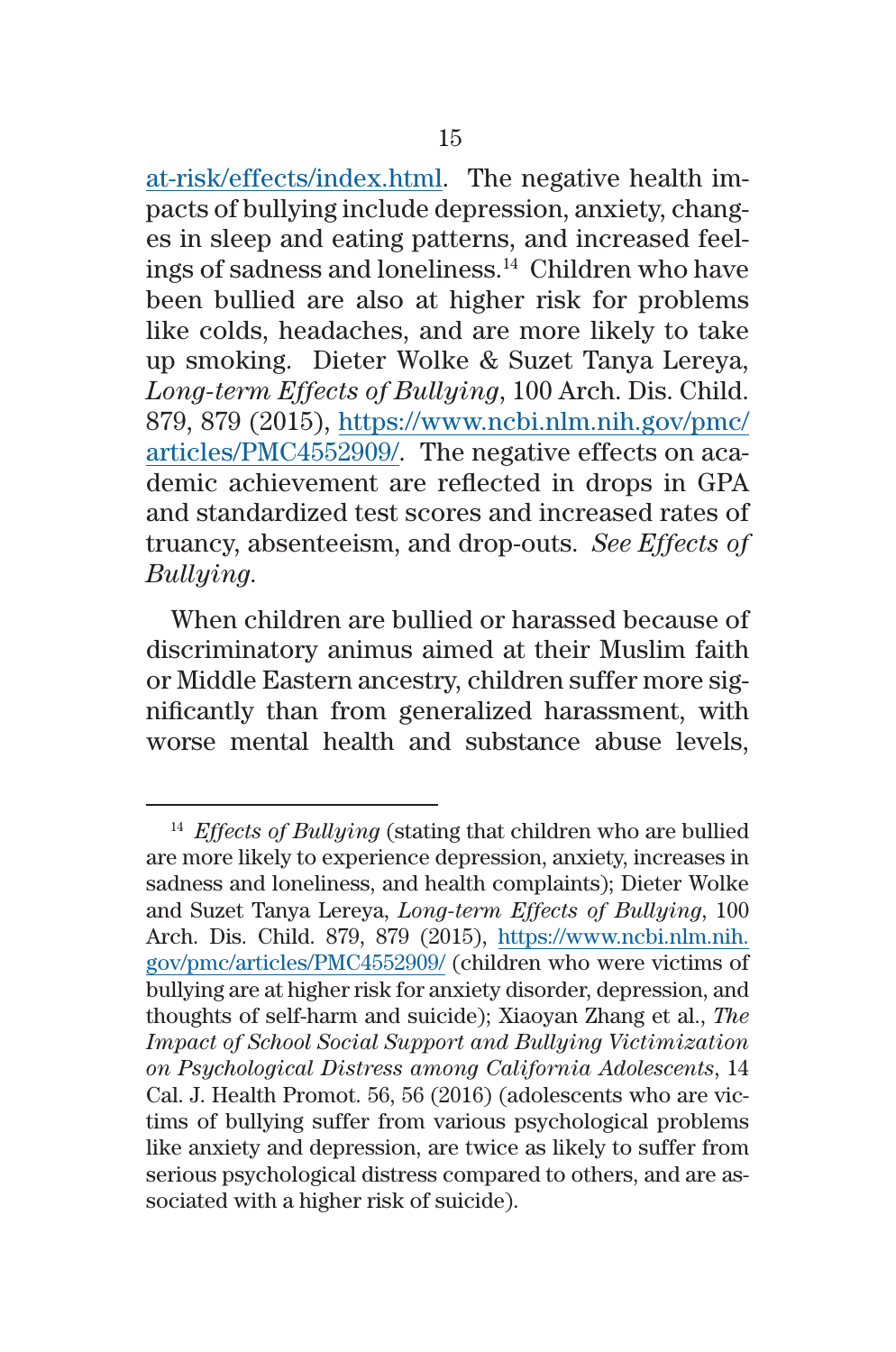weaker academic performance, and higher rates of truancy. Stephen T. Russell et al., *Adolescent Health and Harassment Based on Discriminatory Bias*, 102 Am. J. Pub. Health, 493, 493 (2012). Arab-American youth who have experienced prejudice and discrimination feel less competent academically, have lower self-esteem,<sup>15</sup> and have higher rates of stress, depression, anxiety, and delinquency.16 Specifically, "being called a terrorist, having a hijab pulled off and other acts of bullying can have a negative impact on students' academic performance, mental health and physical health." Rebecca A. Clay, *Islamophobia,* 48 Monitor on Psych. 34, 34 (2017), [http://www.apa.org/monitor/2017/04/islamophobia.](http://www.apa.org/monitor/2017/04/islamophobia.aspx) [aspx](http://www.apa.org/monitor/2017/04/islamophobia.aspx). One educator interviewed for this brief stated that since the election, Muslim students, particularly female students, have become quiet and withdrawn in her classroom. Another educator expressed concern about the emotional development of her Muslim students, noting that students cannot fully develop their identities when they live in fear of stereotypes and what others may think of them based on their religion.

<sup>15</sup> Rhonda Tabbah, Antoinette Halsell Miranda & Joe E. Wheaton, *Self-Concept in Arab American Adolescents: Implications of Social Support and Experiences in the Schools*, 49 Psych. in the Sch. 817, 817 (2012).

<sup>16</sup> Sawssan R. Ahmed, Maryam Kia-Keating & Katherine H. Tsai, *A Structural Model of Racial Discrimination, Acculturative Stress, and Cultural Resources Among Arab American Adolescents*, 48 Am. J. Cmty. Psych. 181, 186 (2011); Lama Z. Khouri, *On Belonging: The American Adolescent of Arab Descent*, 72 J. Clinical Psych.: In Session 818, 819 (2016).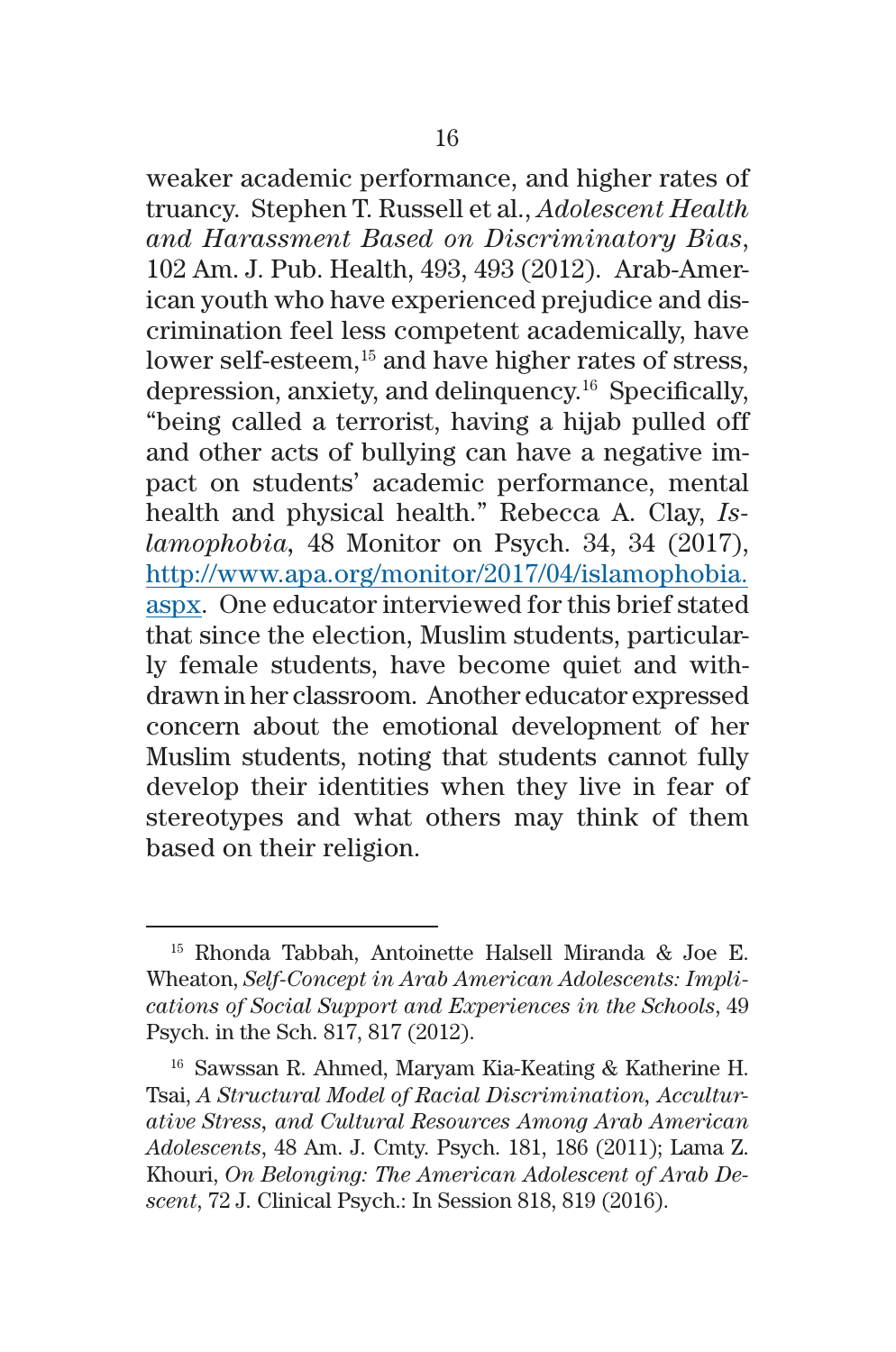## **c. Anti-Muslim bias degrades school climate, mental health, and academic achievement for all students.**

Anti-Muslim bullying and harassment harms all students, not only those targeted. A student's personal development and academic achievement greatly depend on a positive school climate, consisting of interpersonal relationships among students, teachers, and administrators, all of which combine to set the norms, values, and expectations at school. *See* Amrit Thapa et al., *School Climate Research Summary,* Nat'l Sch. Climate Ctr. at 3-4 (2012), [https://www.schoolclimate.org/climate/documents/](https://www.schoolclimate.org/climate/documents/policy/sc-brief-v3.pdf) [policy/sc-brief-v3.pdf.](https://www.schoolclimate.org/climate/documents/policy/sc-brief-v3.pdf) The social, emotional, and physical safety of students make up critical elements of a positive school climate. *See id.* at 4. If the safety of one group of students is threatened by increased discrimination, all efforts to create a healthy school climate are compromised.<sup>17</sup> "In schools without supportive norms, structures, and relationships, students are more likely to experience violence, peer-victimization, and punitive disciplinary actions, often accompanied by high levels of absenteeism, and reduced academic achievement." Amrit Thapa

<sup>17</sup> *See, e.g.*, Wanda Cassidy & Margaret Jackson, *The Need for Equality in Education: An Intersectionality Examination of Labeling and Zero Tolerance Practices,* 40 McGill J. Educ. 435, 438 (2005) ("children who experience discrimination on the basis of race, gender, class, disability, and/or sexual orientation may suffer from more than one form of discrimination. Those factors can be seen to intersect in ways which compound rather than simply add together in final impact. And, while the child may experience multiple levels of discrimination, multiple levels of protection may not be provided by the school.").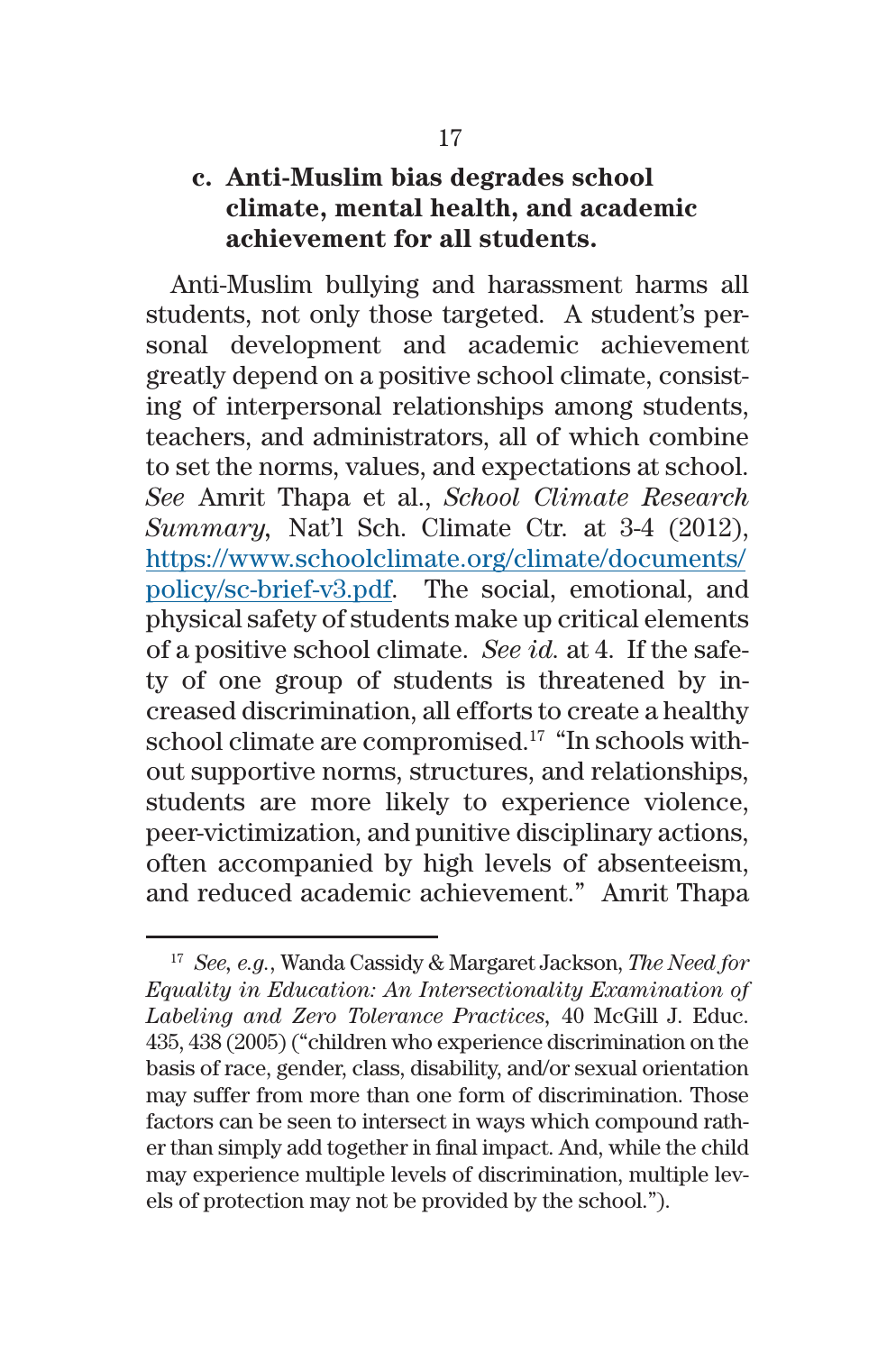et al. at 4. Conversely, improving school climate is associated with decreased aggression and violence and increased academic achievement. *See* David Osher et al., *Improving Academic Achievement Through Improving School Climate and Student Connectedness* at 5-6 (2009) (finding that a positive change in school climate is related to significant gains in student scores on statewide achievement tests).

Witnesses to bullying also suffer. School climate is inextricably tied to bullying because such harassment inflicts severe physical and psychological harm on not only the victims of bullying, but also the students who witness aggressive behavior and the aggressors themselves. *See* Daniel J. Flannery et al., *Impact of Exposure to Violence in School on Child and Adolescent Mental Health and Behavior*, 32 J. Cmty. Psych. 559, 570 (2004) ("Where school violence is prevalent, . . . [t]he entire school suffers, not just perpetrators and victims."). "Observing victimization can negatively impact psychological functioning even in cases where students themselves have not been victimized." Ian Rivers et al., *Observing Bullying at School: The Mental Health Implications of Witness Status*, 24 Sch. Psych. Q. 211, 218 (2009). The elevated mental health risks for witnesses to bullying can be due to empathy for the victim, fear that they too may be victimized, or the cognitive dissonance resulting from their inaction despite a desire to intervene. *See id.* at 220.

The perpetrators of bullying may also suffer longterm effects, such as greater stress, aggression, and poorer health behaviors in adulthood. *See* Karen A.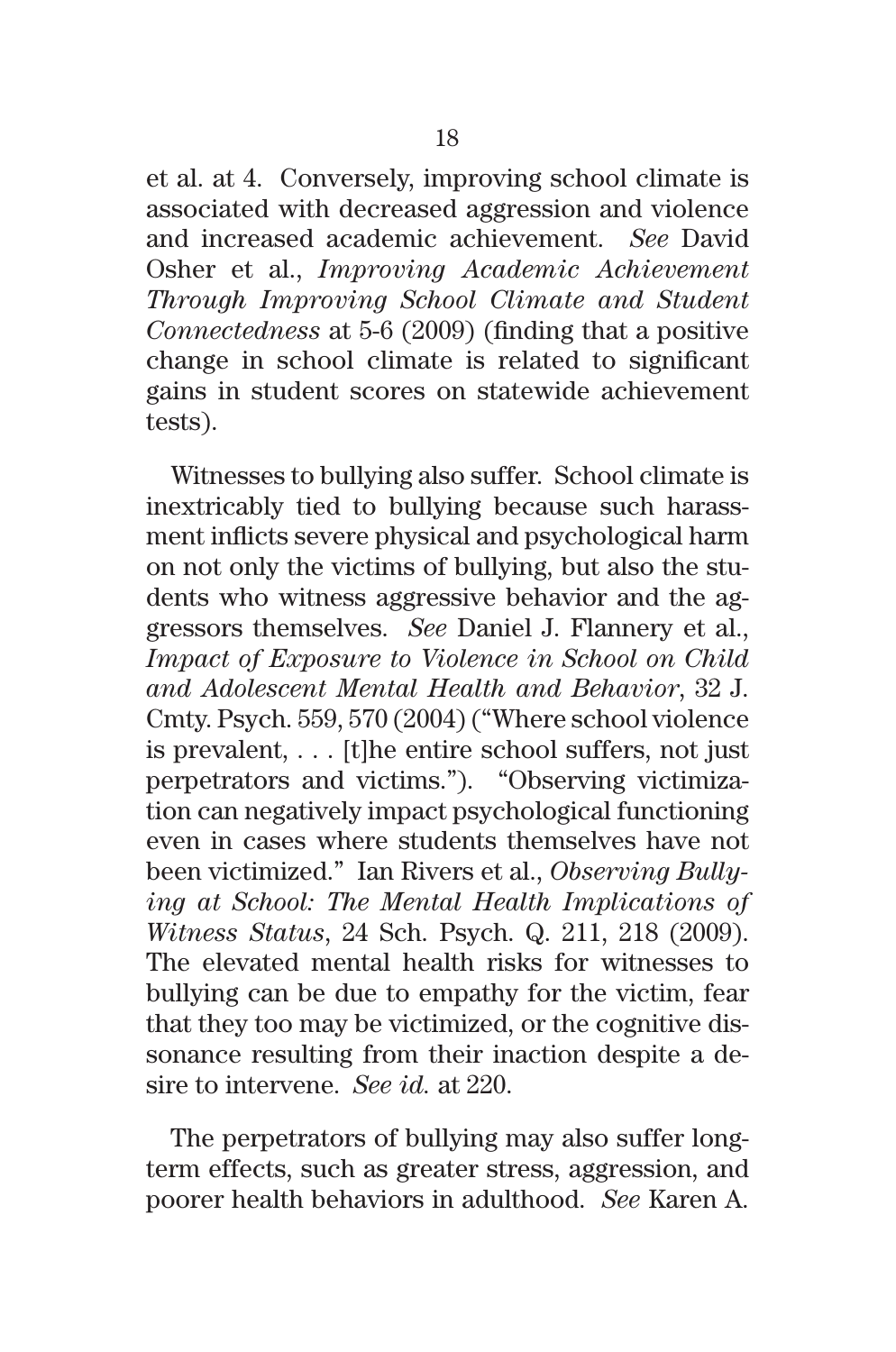Matthews et al., *Bullying and Being Bullied in Childhood Are Associated with Different Psychosocial Risk Factors for Poor Physical Health in Men*, 28 Psych. Sci. 808, 815 (2017). Young adults who were both bullies and victims (bully/victims) similarly show increased levels of anxiety and depressive disorders, antisocial personality disorder, and suicidality. *See* William E. Copeland et al., *Adult Psychiatric Outcomes of Bullying and Being Bullied by Peers in Childhood and Adolescence*, 70 JAMA Psych. 419, 424 (2013) ("These [negative mental health] effects were maintained even after accounting for pre-existing psychiatric problems or family hardships.").

When students feel depressed, anxious, angry, embarrassed, or scared as a result of bullying, they are less engaged and committed to schoolwork. *See* Amrit Thapa et al. at 4; *see also* Flannery, *supra*. "Students have reported academic problems and an inability to learn in school, and some students have even refused to go to school at all because of harassment and violence that occurs in the school setting." Flannery, *supra*. Academic achievement is dependent on students feeling safe at school, and students feel safer in environments where diversity is respected. *See* Jaana Juvonen et al., *Ethnic Diversity and Perceptions of Safety in Urban Middle Schools*, 17 Psych. Sci. 393, 398 (2006) (finding that student diversity is associated with feelings of safety and social satisfaction in school). Interviewed educators confirmed these findings, discussing the need for students to feel safe and valued at school and their own efforts to foster a healthy school climate to benefit all students.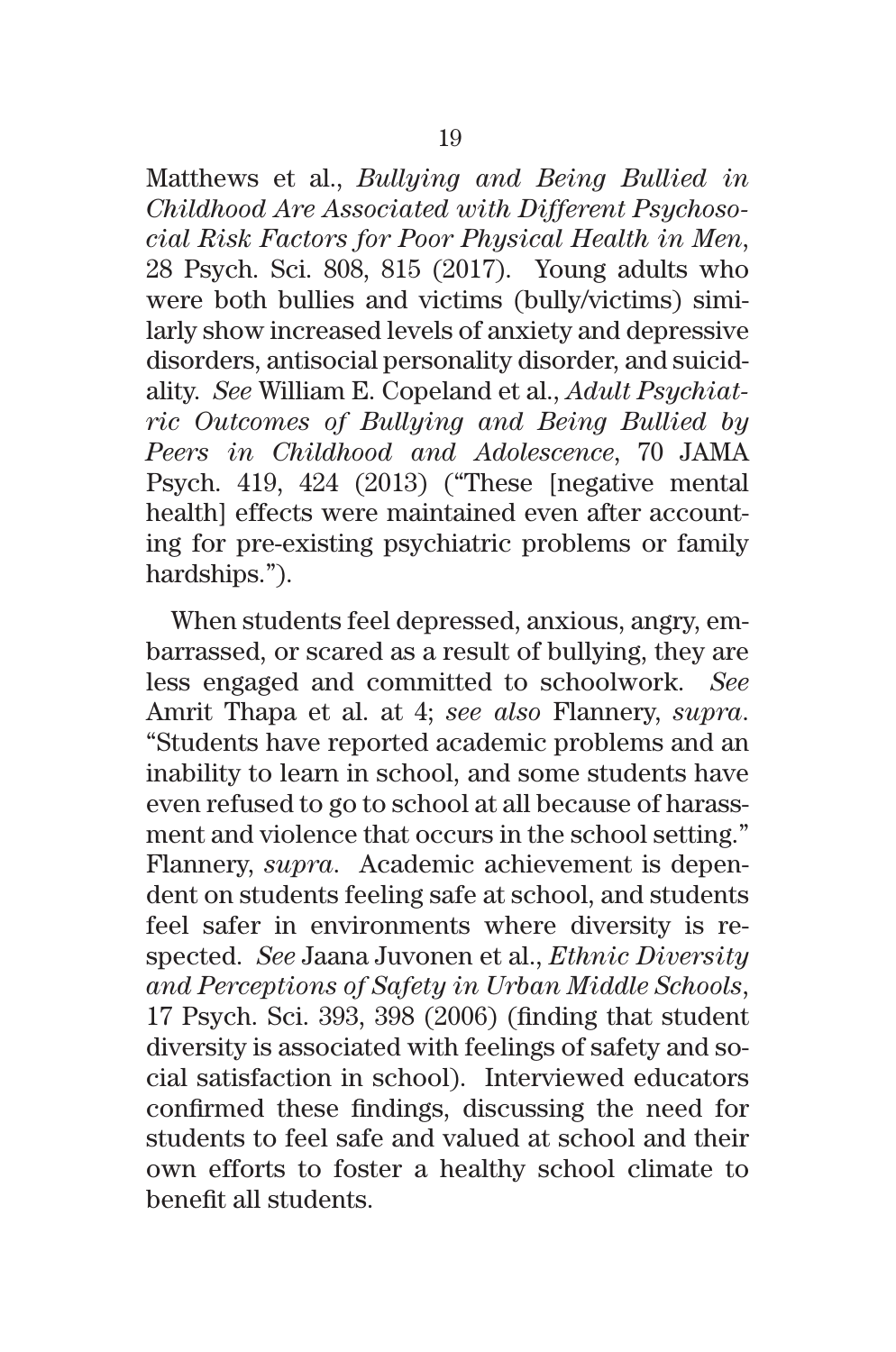In addition, the ability to freely engage in classroom discussion is impacted when certain groups of students feel unable to contribute. "[C]lassroom discussion is livelier, more spirited, and simply more enlightening and interesting when the students have the greatest possible variety of backgrounds." *Grutter v. Bollinger*, 539 U.S. 306, 330 (2003) (internal quotations omitted) (holding that the educational benefits of diversity are a compelling government interest). One educator interviewed stated that Muslim students were reluctant this year to share with their classmates regarding their faith and traditions. In previous years, Muslim students would discuss events such as Ramadan or the Eid holiday in the classroom, but that no longer occurs. Another educator commented that since the election, her Muslim students are quieter and less likely to participate and observed that as a result, the entire classroom loses a valuable opportunity for students to learn from each other.

#### **CONCLUSION**

If the Court condones the President's stigmatization of Muslims by upholding the Executive Order, it will further damage school climates and increase the risk to the mental health and academic achievement of students across the country. A policy of banning all travelers from six Muslim-majority countries, a stance rooted in anti-Muslim animus, sends a strong message to Muslim and Middle Eastern students. They understand that such a policy means that they are not worthy of society's equal respect and that they are viewed as a source of violence and terrorism who ought to be feared by the larger community. The "necessary consequence" of such policies is to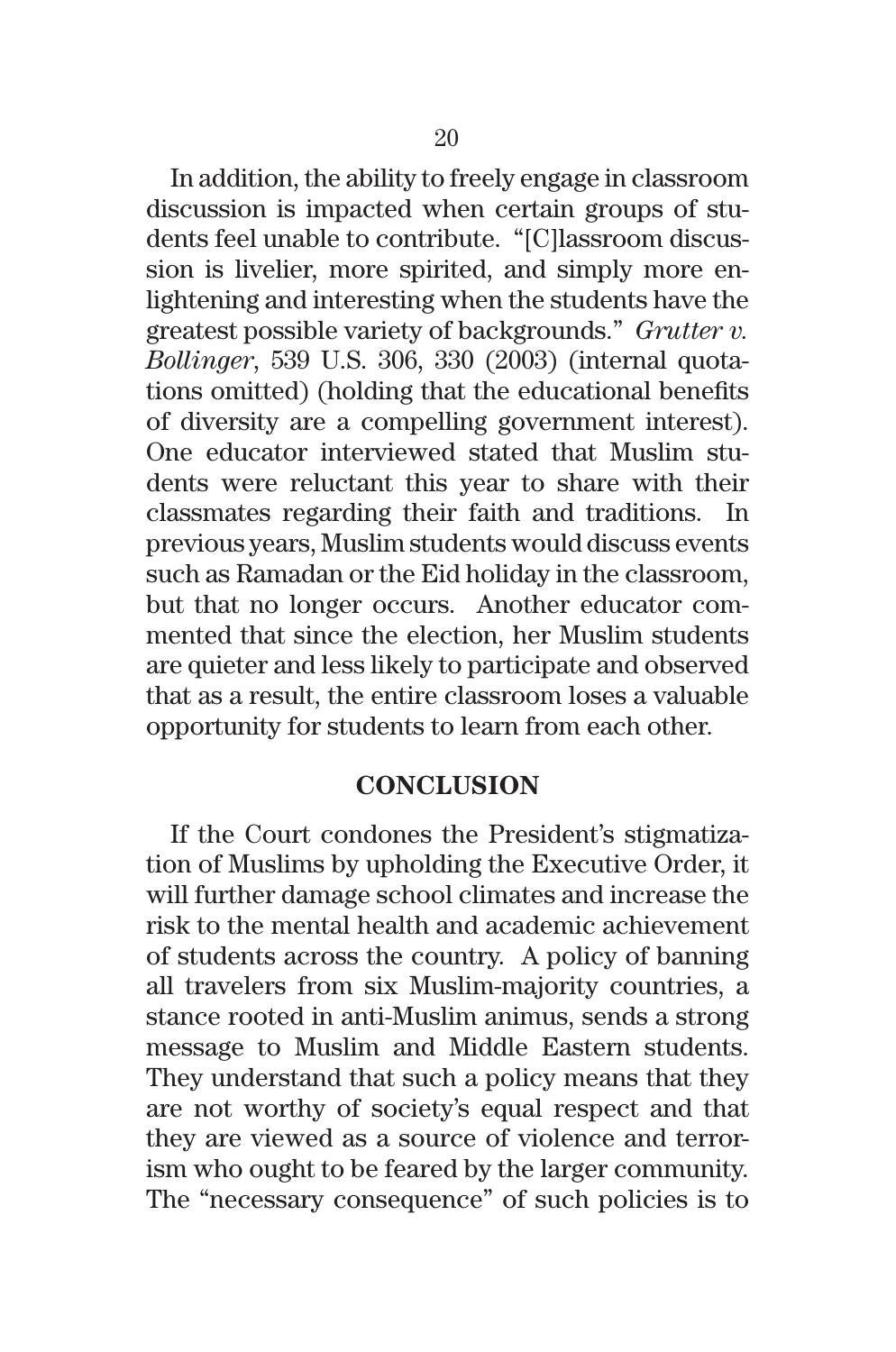demean and stigmatize these students*. See Obergefell v. Hodges*, 135 S. Ct. 2584, 2602 (2015). If this Court upholds this Executive Order, hundreds of thousands of children will throughout their lives "suffer the stigma of knowing" that in the eyes of the state, they are "somehow lesser." *See id.* at 2600.

This stigmatization not only negatively impacts Muslim students, but it creates a negative school climate and hostile learning environment for all students. *Amicus* NEA respectfully requests that the Court hold that Executive Order No. 13,780 violates the Constitution's Establishment Clause.

Respectfully submitted,

Alice O'Brien (*Counsel of Record*) Emma Leheny Lubna A. Alam Sean Goldhammer National Education Association 1201 16th Street, N.W. Washington, DC 20036 (202) 822-7035